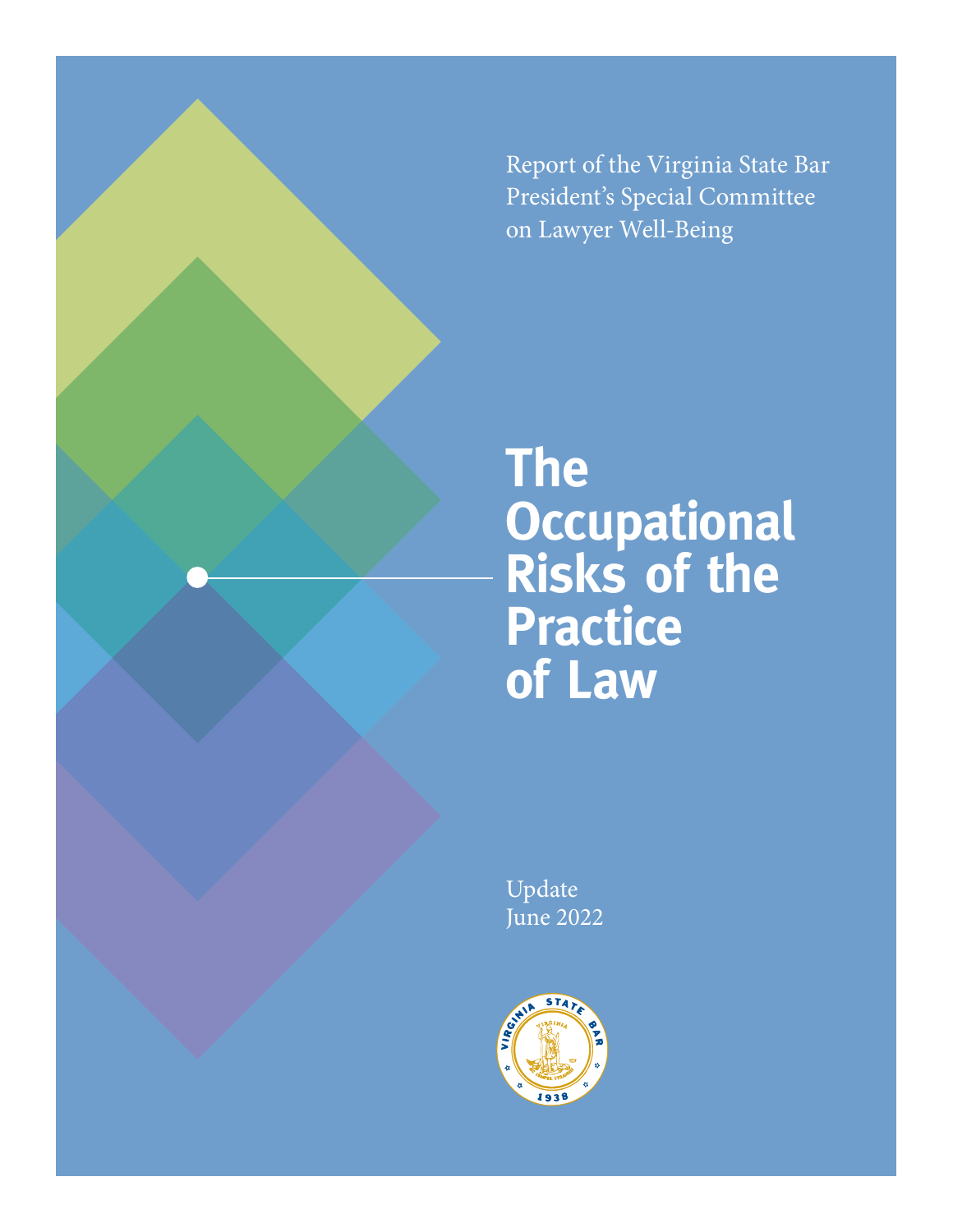### **Introduction**

In the mid-2010s, lawyer well-being became a focal point of the legal profession.<br>Lawyers had long anecdotally known that their profession suffered from wellness<br>deficiencies, but the National Task Force on Lawyer Well-Bei n the mid-2010s, lawyer well-being became a focal point of the legal profession. Lawyers had long anecdotally known that their profession suffered from wellness deficiencies, but the National Task Force on Lawyer Well-Being's landmark 2017 report the profession as a whole began a period of self-examination and evaluation. Other studies, reports, and initiatives focusing on lawyer wellness followed, but few attempted a detailed study of the reasons why lawyers experience wellness issues at a disproportionate rate compared to the general public.

In 2018, Virginia State Bar President Leonard C. Heath, Jr. sought to remedy this omission by convening the President's Special Committee on Lawyer Well-Being to identify specific aspects or characteristics of the practice of law that might serve as a risk to a lawyer's wellbeing. After an intensive year of research, study, discussions, and drafting, that Committee in May 2019 published a first-of-its-kind Report<sup>1</sup> identifying twenty occupational risks of the practice of law.

To maximize its usefulness to lawyers and other legal professionals, the Report adopted a novel structure by sorting the risks into four categories and presenting them in a digestible matrix format followed by more in-depth discussions of each risk and how individuals and organizations can combat them. The four categories are:

- Physical Risks that directly affect a lawyer's bodily health;
- **• Mental and Emotional Risks**, which refer to conditions of law practice that harm psychological well-being;
- **• Adaptation Risks** related to the changing nature of law practice in the twenty-first century; and
- Self-Actualization Risks, which borrowing from the final tier of Maslow's hierarchy of needs, refer to situations that prevent lawyers from flourishing or reaching a state of contentment.

<sup>1</sup> The Occupational Risks of the Practice of Law: Report of the Virginia State Bar President's Special Committee on Lawyer Well-Being, May 2019, [https://www.vsb.org/docs/VSB\\_wellness\\_report.pdf](https://www.vsb.org/docs/VSB_wellness_report.pdf).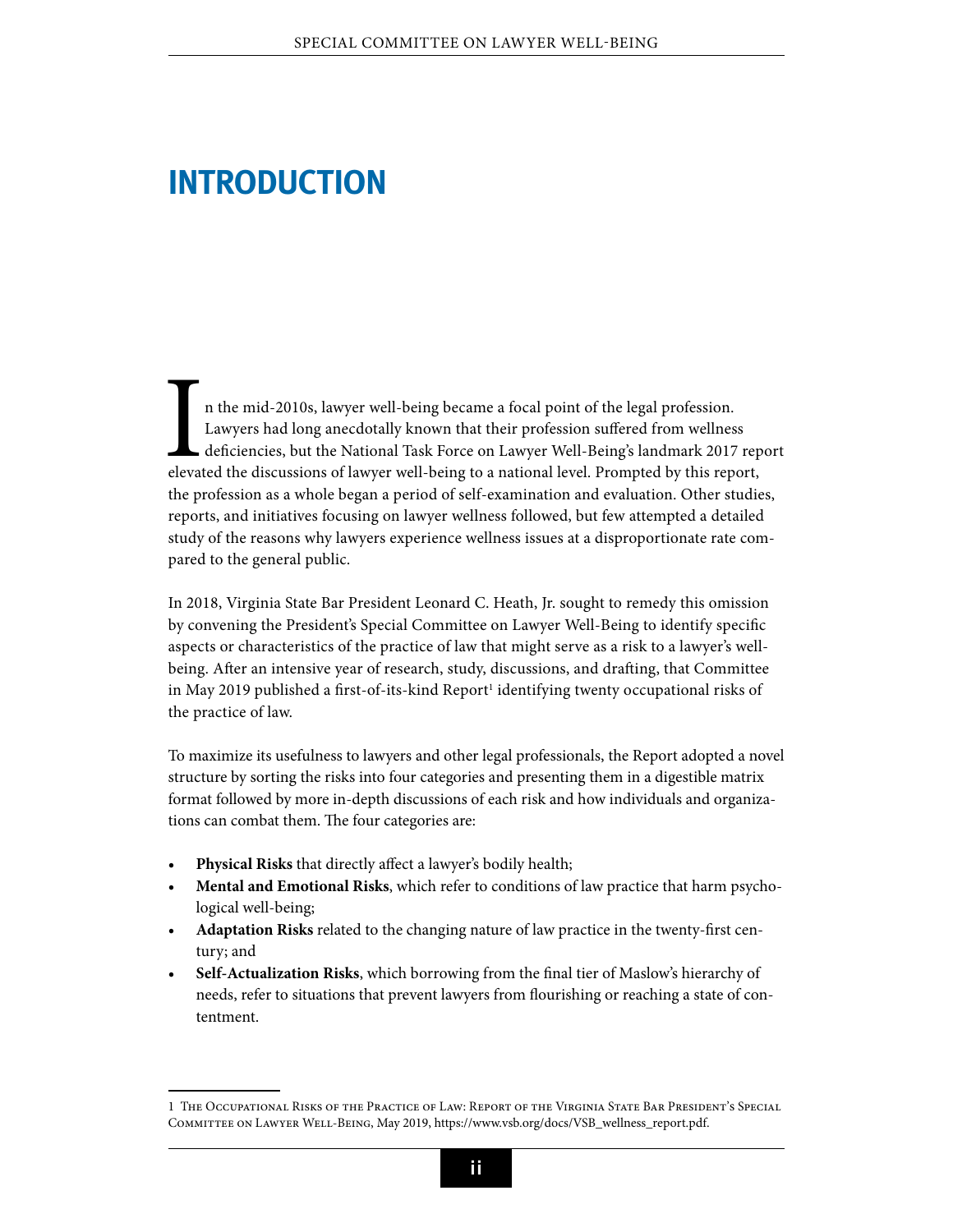Since the Report's publication, the legal profession has endured the COVID-19 pandemic, which upended the practice of law more than any other single event in living memory. Depending on the month and ever-evolving virus, the pandemic disrupted the delivery of legal services. Observing this, in 2021, Virginia State Bar President Jay B. Myerson convened a second, smaller Special Committee on Lawyer Well-Being with a narrow mission: review the changes to the legal profession since May 2019 particularly with regard to those caused by the pandemic, and provide an update to the Report to address the ways the occupational risks of the practice of law have changed. President Myerson's goal was to keep lawyer well-being at the forefront of discussions within our profession and to build upon the Virginia State Bar's May 2019 report.

Seven individuals, including veterans of the original 2018–19 Special Committee on Lawyer Well-Being and new members representing a broad cross-section of the legal profession, were selected to carry out this update to the original 2019 Report. The members of the Committee are as follows:

**Leonard C. Heath, Jr., Esq., Chair** *Heath, Old & Verser , P.L.C. Newport News, VA*

**Hon. Manuel A. Capsalis** *Fairfax County General District Court Fairfax, VA*

**Margaret E. Hannapel, Esq.** *Supreme Court of Virginia Richmond, VA*

**Dean Laura Shepherd** *William & Mary Law School Williamsburg, VA*

**Graham K. Bryant, Esq., Editor** *Office of the Attorney General of Virginia Richmond, VA*

**Hetal Challa, Esq.** *Challa Law, P.C. Virginia Beach, VA*

**Macel H. Janoschka, Esq.** *Frith Anderson & Peake, P.C. Roanoke, VA*

**Crista Gantz** *Virginia State Bar Staff Liaison*

After reviewing the changes to lawyer well-being wrought in the years since the 2019 Report, the Committee determined that the 20 occupational risks identified in that report continued to accurately reflect the primary occupational risks to lawyers. The Committee was unable to identify any additional risks that were meaningfully distinct from the 20 risks previously recognized. The Committee believed, however, that many of those risks were exacerbated by the pandemic. As an example, the risk designated "Business Management of the Practice of Law" saw new challenges. Lawyers managing their firms were confronted with implementing safety precautions, reacting to mandatory shutdowns, working with PPP loan applications and loan forgiveness forms, managing layoffs or reductions in force, setting up work-from-home infrastructure, and deciding when employees could safely return to the office. Similar examples could be provided for most of the previously identified risks.

As the Committee's work progressed this year, the country moved from COVID-19 pandemic phase to a COVID-19 endemic phase. Fortunately, with the arrival of vaccines and treatments, and a better understanding of the virus, society as a whole, and the profession in particular, returned to a somewhat "normal" routine. Nevertheless, the Committee believes that the pandemic has changed the profession. Rather than focusing its report on how the occupational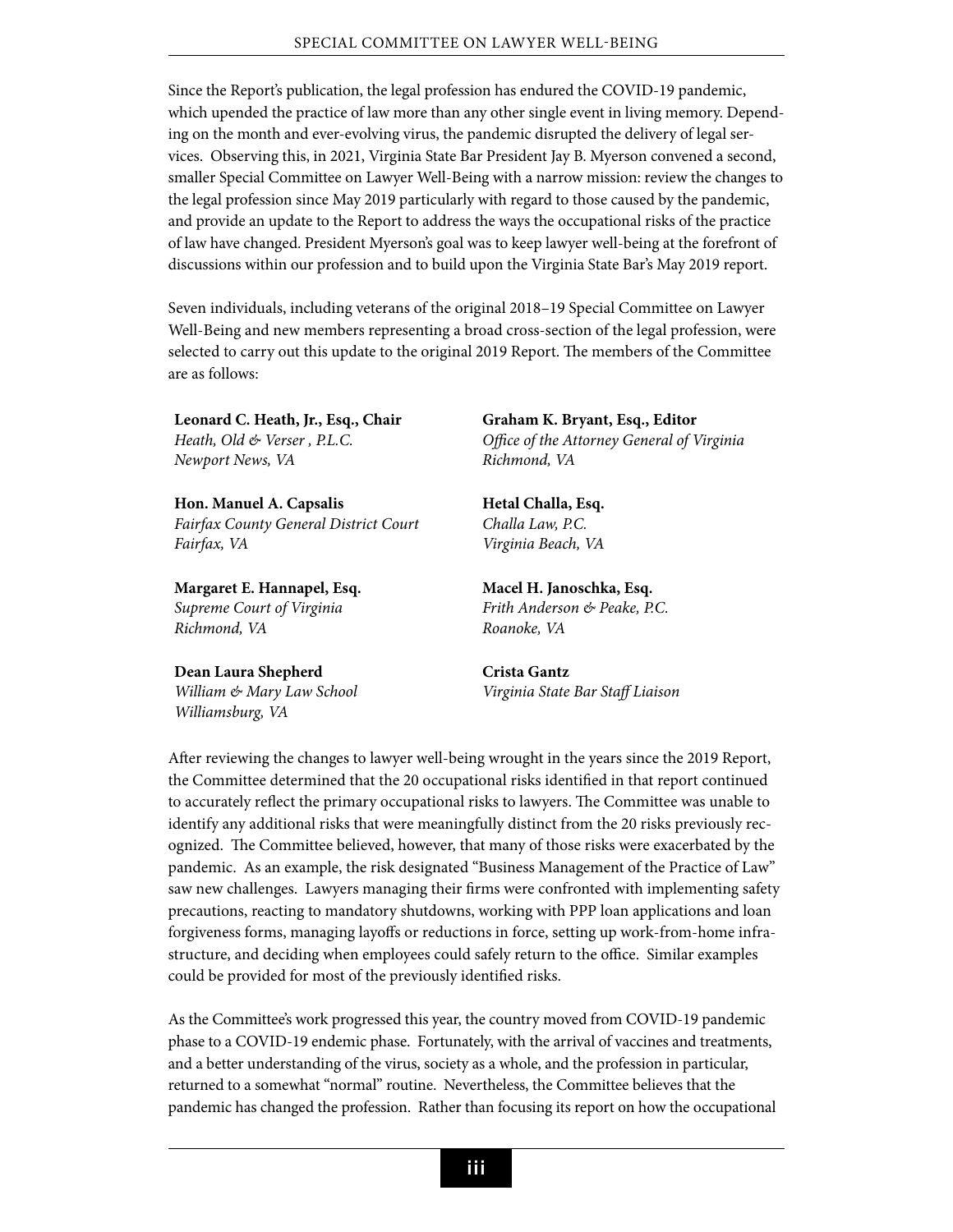risks of the practice of law were impacted during the pandemic, the Committee decided to focus on those previously identified occupational risks that were impacted most by *lasting and continuing changes*. With this new and more focused scope, the Committee recognized that significant developments in the practice of law had affected in particular three occupational risks: Individual Work, Changing Legal Paradigms, and Lack of Diversity in the Legal Profession.

As the Report was being written, Committee members also decided to draft it in such a way as to document and memorialize for posterity's sake at least part of the struggles endured during the COVID-19 pandemic and the creative and effective means by which lawyers continued to provide much needed legal services.

This 2022 Report is designed to supplement the 2019 Report. Accordingly, this Report includes updated discussion and matrix entries for these three previously identified occupational risks.<sup>2</sup>

#### **Goals of the Committee**

This Committee shares two of the goals of the 2018–19 President's Special Committee on Lawyer Well-Being. The first goal is for this Report to serve as an accessible resource for all those participating in the legal community, including lawyers, judges, law students, legal assistants, law office staff, and clerks of court and their staff. The second goal is for the Report to help those who, despite lacking familiarity with the legal profession, may nonetheless be most keenly aware of lawyers' or judges' wellness issues: the spouse, significant other, and family members of an affected legal professional. In addition, while the Committee was performing its work, the members came to the realization that this Report may also serve as a historical prospective of the impact of the pandemic on the legal profession. We are hopeful that with the passage of time, memories of the hardship inflicted on our profession, and that of society as a whole, may fade. This Report will hopefully serve as a small historical observation of the impact of the pandemic and the resilience of the legal profession. Let this Report be a remembrance that in the worst of times, members of our great profession found a way to continue to serve society and promote the Rule of Law.

#### **Dedication**

This Report is dedicated to Lawyers Helping Lawyers, the organization established in 1985 to assist impaired lawyers across the Commonwealth of Virginia. In 2019, Lawyers Helping Lawyers became the Virginia Judges and Lawyers Assistance Program. Prior to this transformation, Lawyers Helping Lawyers relied substantially upon charitable donations and the work of its core volunteers to provide a much-needed service to the legal profession and to protect the public. These volunteers were able to support Lawyers Helping Lawyers through difficult times and keep it operational long enough for its vision, utility, and value to be recognized during the Virginia Lawyers Initiative. As part of the Virginia Lawyers Initiative, Lawyers Helping Lawyers became the Virginia Judges and Lawyers Assistance Program, a fully, reliably, and permanently funded program dedicated to providing services to Virginia's judges, lawyers, legal staff, clerks of court, and law students.

<sup>2</sup> In addition, the Committee recommends that readers interested in a broader discussion of how the COVID-19 pandemic affected the legal profession beyond wellness considerations read the [2022 Future of Law Practice Report](https://www.vsb.org/docs/2022_VSB_Future_Law_Report.pdf) prepared by the VSB Special Committee on Technology and the Future of Law Practice and issued on May 24, 2022.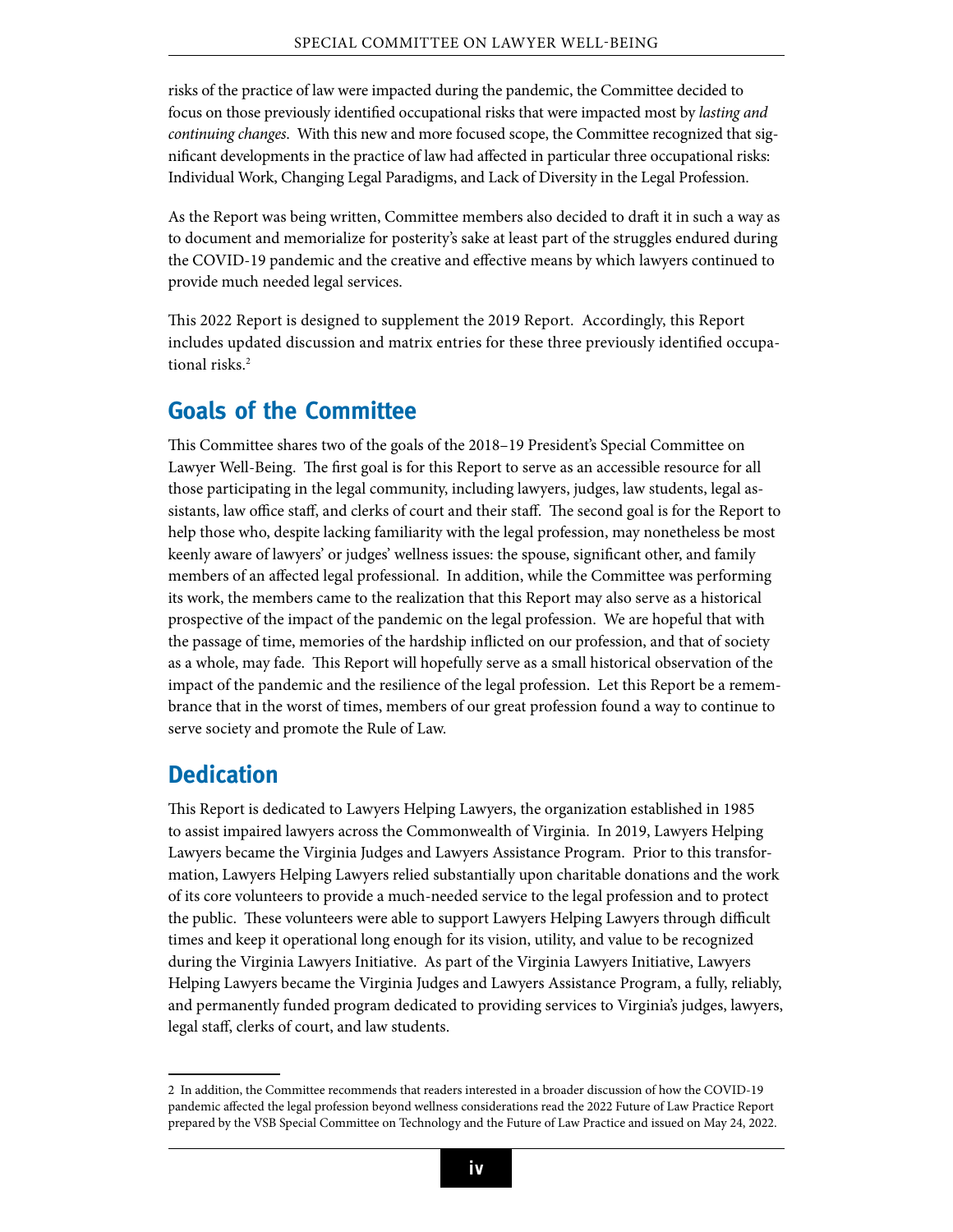### **Supplemental Matrix of Occupational Risks to Lawyer Well-Being**

| <b>MENTAL AND EMOTIONAL RISKS</b> |                                                                                                                                                                                                                                                                                                                                                             |                                                                                                                                                                                                                                                                                                                                                                                               |                                                                                                                                                                                                                                                                                                                                                                                                                                                                                                                                                         |  |  |  |
|-----------------------------------|-------------------------------------------------------------------------------------------------------------------------------------------------------------------------------------------------------------------------------------------------------------------------------------------------------------------------------------------------------------|-----------------------------------------------------------------------------------------------------------------------------------------------------------------------------------------------------------------------------------------------------------------------------------------------------------------------------------------------------------------------------------------------|---------------------------------------------------------------------------------------------------------------------------------------------------------------------------------------------------------------------------------------------------------------------------------------------------------------------------------------------------------------------------------------------------------------------------------------------------------------------------------------------------------------------------------------------------------|--|--|--|
| <b>Risk</b><br><b>Description</b> | <b>Potential Effects</b>                                                                                                                                                                                                                                                                                                                                    | <b>Practice Pointers for</b><br><b>Individuals</b>                                                                                                                                                                                                                                                                                                                                            | <b>Practice Pointers for</b><br><b>Organizations</b>                                                                                                                                                                                                                                                                                                                                                                                                                                                                                                    |  |  |  |
| Individual Work                   | The individual nature of a<br>lawyer's profession can lead<br>to feelings of isolation. In<br>fact, legal work in general has<br>been considered the loneliest<br>kind of work. The COVID-19<br>pandemic only exacerbated<br>the loneliness problem by<br>preventing in-office and<br>in-person social interactions<br>while increasing lawyers'<br>stress. | • Proactively reach out to<br>colleagues, even if working<br>from home.<br>• If feasible, go into the office<br>several times a week to<br>maintain relationships.<br>• Go outside for your lunch<br>break.<br>• Intentionally schedule<br>participation in bar<br>association activities,<br>conferences, and seminars.<br>• Proactively schedule social<br>time with friends and<br>family. | • Recognize the importance<br>of facilitating professional<br>relationships and adjust<br>office-attendance policies<br>accordingly.<br>Develop a system to<br>$\bullet$<br>maintain regular contact<br>with employees working<br>from home to monitor their<br>well-being — not to surveil<br>them.<br>Redouble efforts to provide<br>$\bullet$<br>mentorship programs<br>recognizing that prevalent<br>work-from-home schedules<br>inhibit professional<br>interaction.<br>• Create an environment that<br>facilitates serendipitous<br>interactions. |  |  |  |

#### **1**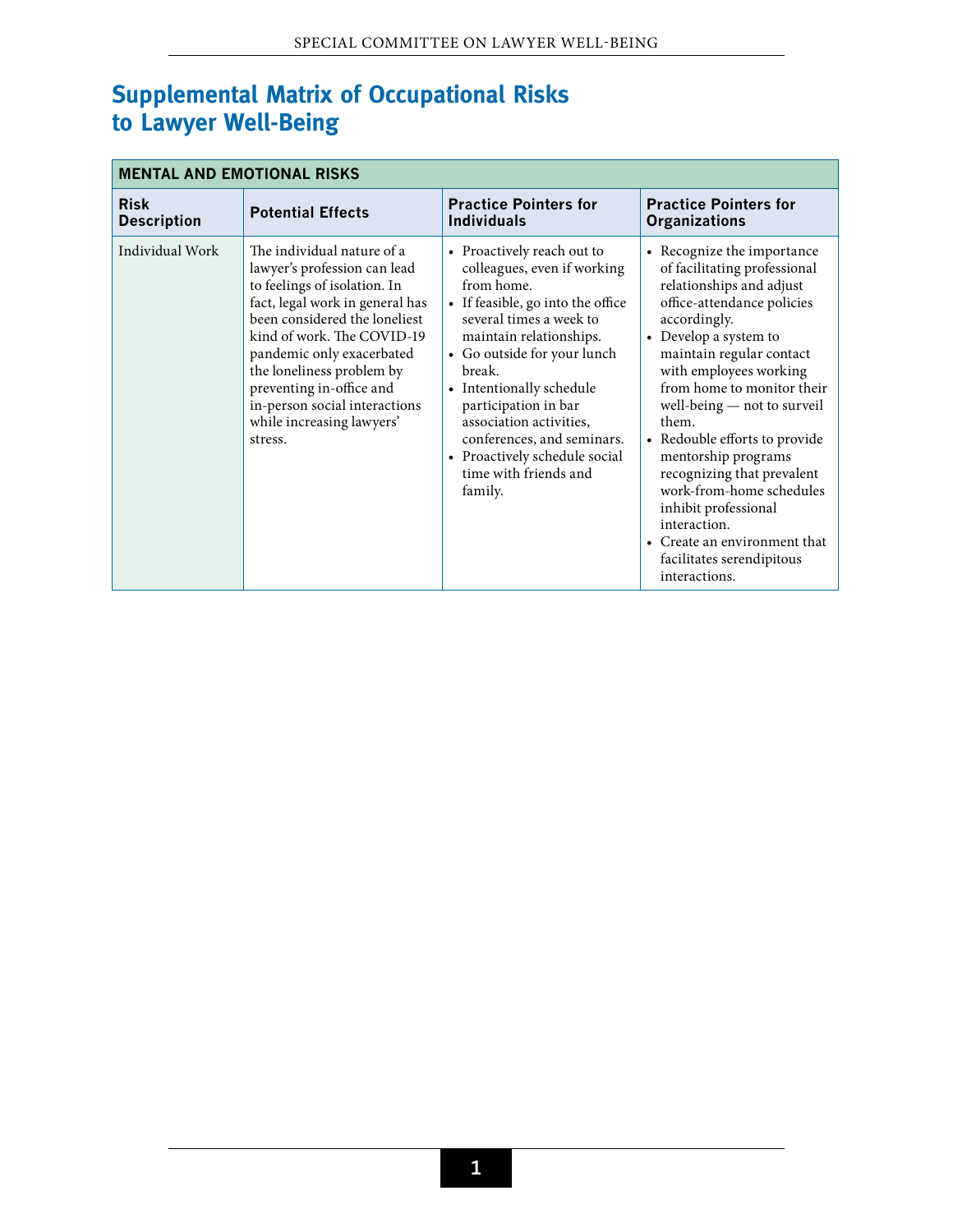| <b>ADAPTATION RISKS</b>     |                                                                                                                                                                                                                                                                                                                                                                                                                                              |                                                                                                                                                                                                                                                                                                                                                                                                                                                                                                                                                                                                                                                                                                                                                                                                                                                                                                                                                                                                                                                                                                                                              |                                                                                                                                                                                                                                                                                                                                                                                                                                                                                                                                                                                                                                                                          |  |  |  |
|-----------------------------|----------------------------------------------------------------------------------------------------------------------------------------------------------------------------------------------------------------------------------------------------------------------------------------------------------------------------------------------------------------------------------------------------------------------------------------------|----------------------------------------------------------------------------------------------------------------------------------------------------------------------------------------------------------------------------------------------------------------------------------------------------------------------------------------------------------------------------------------------------------------------------------------------------------------------------------------------------------------------------------------------------------------------------------------------------------------------------------------------------------------------------------------------------------------------------------------------------------------------------------------------------------------------------------------------------------------------------------------------------------------------------------------------------------------------------------------------------------------------------------------------------------------------------------------------------------------------------------------------|--------------------------------------------------------------------------------------------------------------------------------------------------------------------------------------------------------------------------------------------------------------------------------------------------------------------------------------------------------------------------------------------------------------------------------------------------------------------------------------------------------------------------------------------------------------------------------------------------------------------------------------------------------------------------|--|--|--|
| <b>Risk Description</b>     | <b>Potential Effects</b>                                                                                                                                                                                                                                                                                                                                                                                                                     | <b>Practice Pointers for</b><br><b>Individuals</b>                                                                                                                                                                                                                                                                                                                                                                                                                                                                                                                                                                                                                                                                                                                                                                                                                                                                                                                                                                                                                                                                                           | <b>Practice Pointers for</b><br><b>Organizations</b>                                                                                                                                                                                                                                                                                                                                                                                                                                                                                                                                                                                                                     |  |  |  |
| Changing Legal<br>Paradigms | In addition to disruption<br>caused by the digital<br>revolution, pandemic-era<br>innovations like working<br>from home and the rise of<br>videoconferencing have<br>created new challenges for<br>lawyers, including home<br>office syndrome (stress and<br>exhaustion associated with<br>blurred boundaries between<br>work and home life) and Zoom<br>fatigue (burnout associated<br>with overuse of virtual<br>communication platforms). | <b>Home Office Syndrome</b><br>• Cultivate psychological<br>boundaries between "work"<br>and "home."<br>• Create dedicated work<br>spaces.<br>• Establish fixed start and end<br>time for workday.<br>• Follow a routine to replicate<br>the rhythms of an in-office<br>work day.<br>• Wear different clothing for<br>work and home time.<br>• Establish routine that helps<br>you transition from home<br>mode to work mode, and<br>vice versa.<br><b>Zoom Fatigue</b><br>• Avoid videoconferencing in<br>full-screen and instead use<br>a smaller window relative to<br>the monitor size.<br>• Maintain distance from<br>screen and web cam.<br>• Avoid multitasking and<br>build in breaks for longer<br>video calls.<br>• Build in breaks for longer<br>videoconferences.<br>• Use speaker only view.<br>• Appoint facilitator to run<br>virtual meetings.<br>• Avoid continuous use<br>of videoconferencing<br>by employing mix of<br>communication methods<br>(phone calls, emails, in-<br>person conversations).<br>• Use the 20-20-20 rule-<br>focus on something 20 feet<br>away for 20 seconds every<br>20 minutes of screen time. | <b>Home Office Syndrome</b><br>• Promote an organizational<br>culture that encourages<br>separating work from<br>home, such as by permitting<br>attorneys to turn off phones<br>and computers after hours.<br>• Provide those working from<br>home with the resources<br>they need to succeed, like<br>standing desks, multiple<br>monitors, blue-light/<br>computer glasses, and<br>laptop docks.<br>• Implement software to<br>minimize harms from<br>extended use of screens.<br>• Encourage in-person<br>meetings when safe,<br>including meetings<br>outdoors.<br><b>Zoom Fatigue</b><br>• Implement software to<br>minimize harms from<br>extended use of screens. |  |  |  |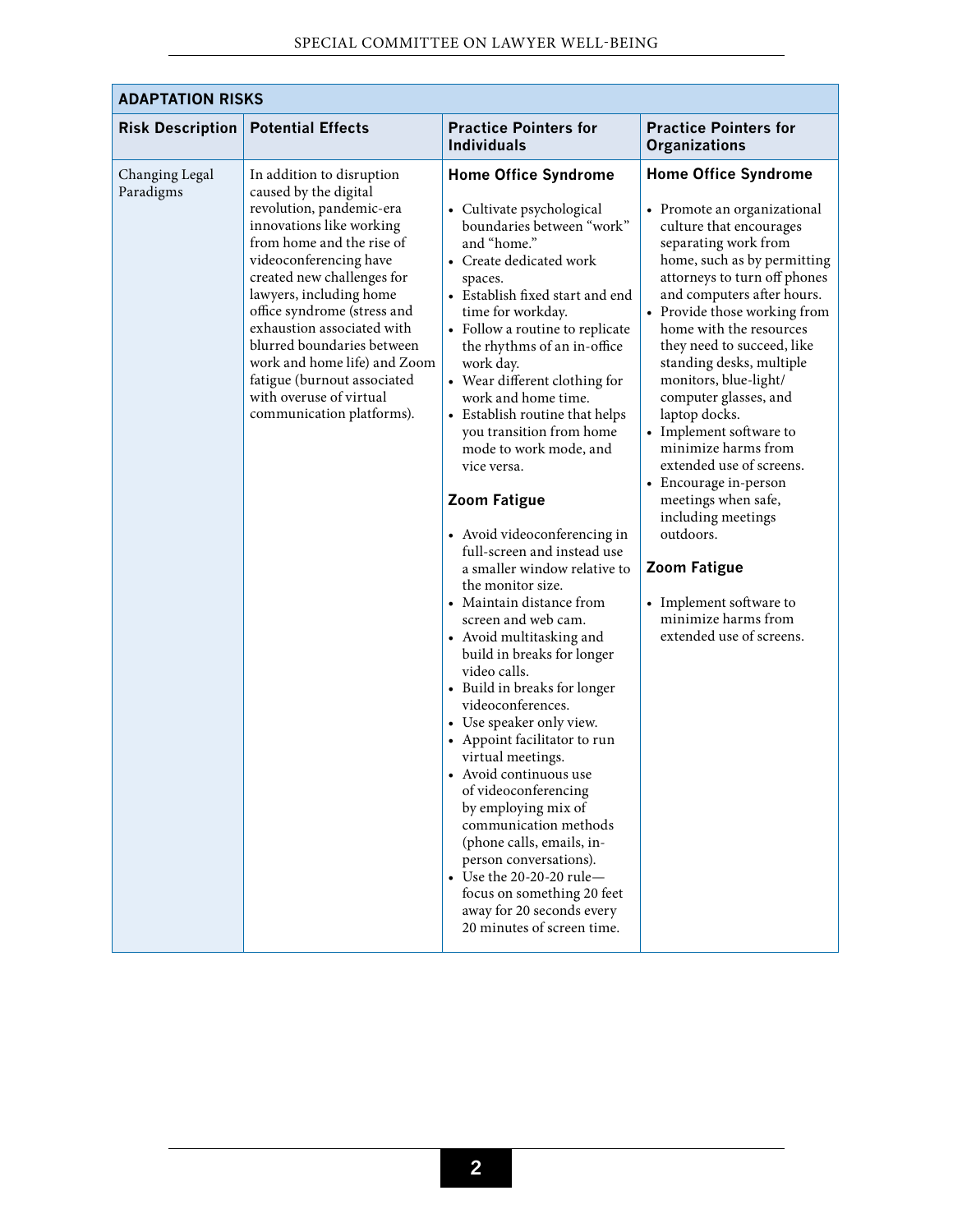| LACK OF DIVERSITY IN THE LEGAL PROFESSION       |                                                                                                                                                                                                                                                                                                                                               |                                                                                                                                                                                                                                                                  |                                                                                                                                                                                                                                                                                                                                                                                                                                                                                                                    |  |  |  |  |
|-------------------------------------------------|-----------------------------------------------------------------------------------------------------------------------------------------------------------------------------------------------------------------------------------------------------------------------------------------------------------------------------------------------|------------------------------------------------------------------------------------------------------------------------------------------------------------------------------------------------------------------------------------------------------------------|--------------------------------------------------------------------------------------------------------------------------------------------------------------------------------------------------------------------------------------------------------------------------------------------------------------------------------------------------------------------------------------------------------------------------------------------------------------------------------------------------------------------|--|--|--|--|
| <b>Risk Description</b>                         | <b>Potential Effects</b>                                                                                                                                                                                                                                                                                                                      | <b>Practice Pointers for</b><br><b>Individuals</b>                                                                                                                                                                                                               | <b>Practice Pointers for</b><br><b>Organizations</b>                                                                                                                                                                                                                                                                                                                                                                                                                                                               |  |  |  |  |
| Lack of Diversity<br>in the Legal<br>Profession | Diverse and inclusive working<br>environments foster lawyer<br>wellness. A lack of diversity,<br>however, can lead to isolation,<br>a sense of exclusion, and<br>ultimately poor performance<br>and a lack of autonomy. The<br>COVID-19 pandemic caused<br>a mass transition to remote<br>work, leaving many diversity<br>initiatives behind. | • Intentionally seek out<br>colleagues with different<br>backgrounds, particularly<br>when working remotely or<br>in times of limited office<br>exposure.<br>• Consider implicit biases<br>and how working from<br>home may have changed or<br>exacerbated them. | Consider diversity when<br>$\bullet$<br>establishing remote<br>work policies to ensure<br>diverse employees have<br>opportunities to participate<br>even if not in the office.<br>• Evaluate organizational<br>priorities as altered by<br>pandemic disruption and<br>reassess the role of diversity<br>in organizational goals and<br>culture.<br>• Virtual communications<br>should be evaluated to<br>ensure diverse participation,<br>not only as to attendees but<br>also as to organizers and<br>presenters. |  |  |  |  |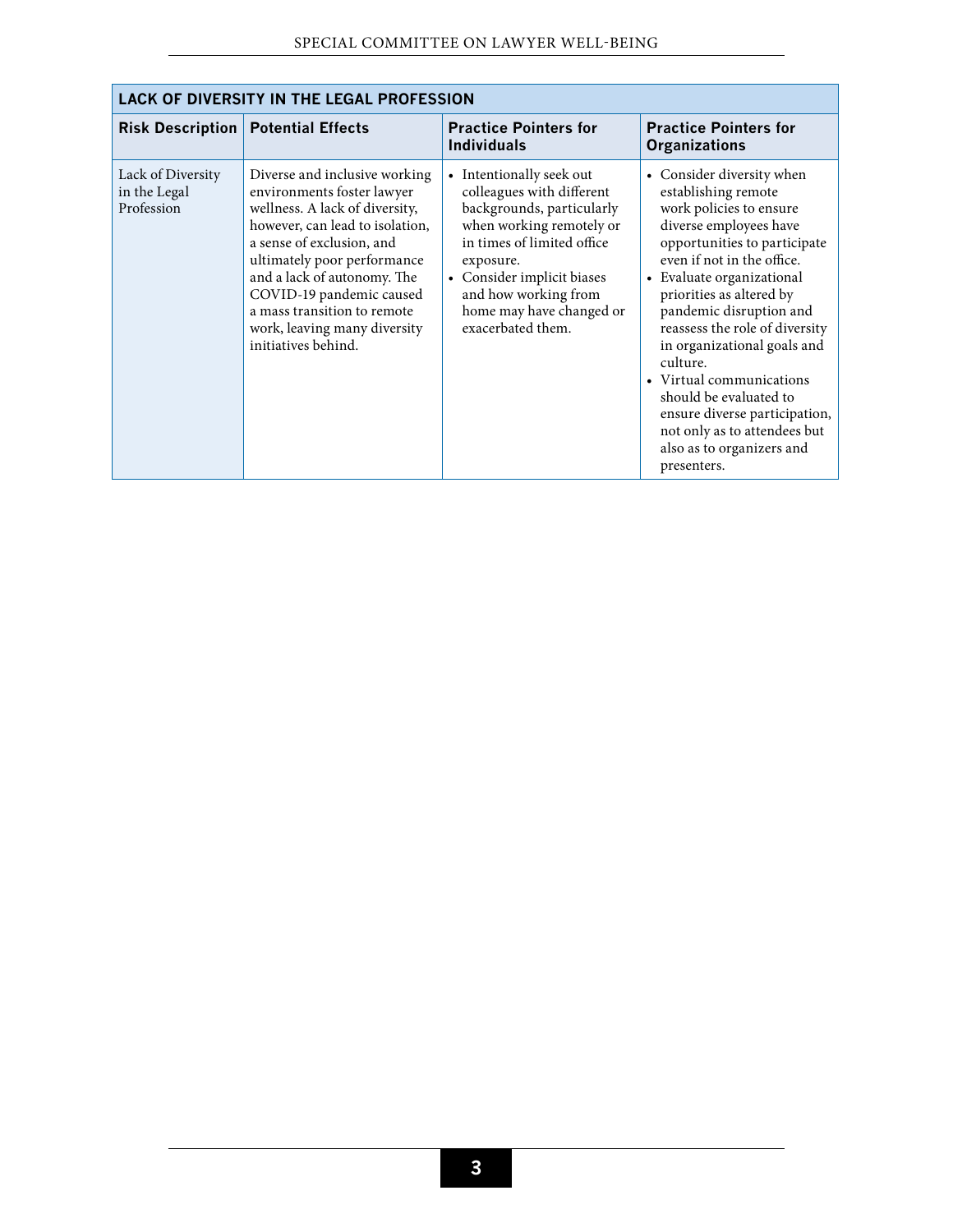### <span id="page-7-0"></span>**Mental and Emotional Risks**

#### **Individual Work**



The COVID-19 pandemic made the legal profession even lonelier. Much of the legal profession experienced a work transformation between Friday, March 13 and Monday, March 16, 2020. During those four days, as a nation, we watched basketball tournaments canceled sometimes mid-game. Phone calls were made from long-term care facilities to loved ones letting them know that the facilities would go on lockdown and that visitors would no longer be allowed. And, over the weekend, we went from a country that commuted to work every day to one that worked at home (if we were lucky).

At the beginning of the pandemic, there was a sense that we were all working together for the common good. People increased the frequency of calls to colleagues, friends, and neighbors to ensure that they were all right. Some people even reported feeling more engaged than before the pandemic.<sup>1</sup> But as weeks turned into months, a true sense of isolation and loneliness set in for many. Isolation was an important public health measure, but that isolation took its toll on mental health.

Law was already a lonely profession. The pandemic simply exacerbated the problem. A survey conducted by the American Bar Association between September 30 and October 11, 2020, in which over 4,200 ABA members responded, revealed the true extent of the transformation of the legal profession. Of all lawyers responding, 54% reported working from home close to 100% of the time. About 25% of respondents reported working from home between 25% and 75% of the time. Another 22% reported working from home close to 0% of the time. Beyond these figures, 60% of lawyers reported working on a flexible schedule. When focusing on those respondents with dependent children at home, that number increased to 65%.

<sup>1</sup> Kira M. Newman, *Seven Ways the Pandemic Is Affecting Our Mental Health*, Greater Good Magazine, (Aug. 11, 2020), https://greatergood.berkeley.edu/article/item/seven\_ways\_the\_pandemic\_is\_affecting\_our\_mental\_health.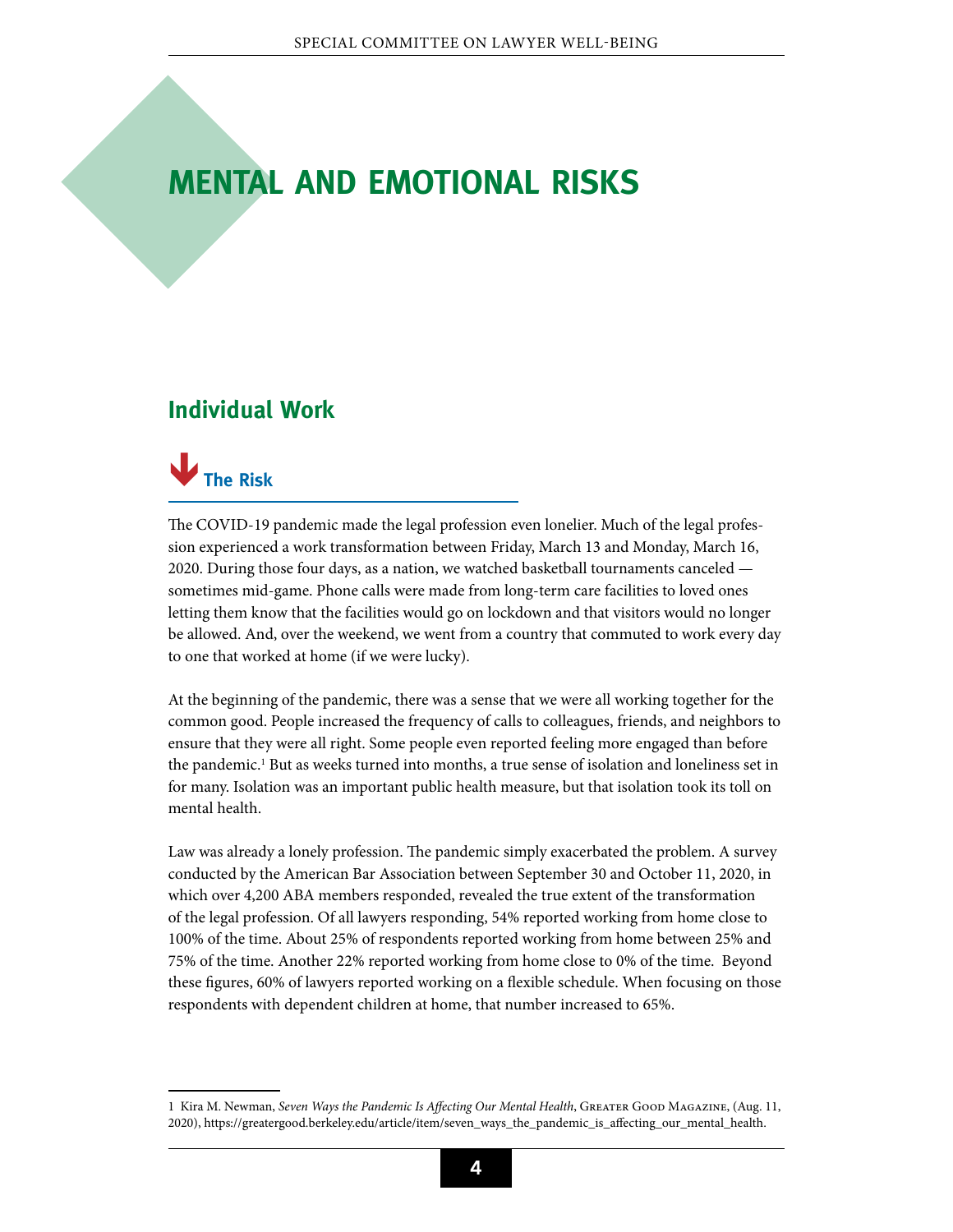The same survey reported that over 90% of lawyers were spending more time on videoconference calls. About 55% reported spending less time developing business or reaching out to clients. About 70% of lawyers reported spending more time with the people they lived with than the previous year.<sup>2</sup>

In the legal profession, just like society as a whole, the effect was more severe on the young and the old. Young lawyers noticed a drop in billable hours due to partners holding onto more work.<sup>3</sup> There was no "clocking out" for young lawyers because many felt the need to be

available 24/7.4 Younger lawyers who had not had an opportunity to create connections with coworkers and mentors struggled more than most lawyers. Lawyers with children at home faced additional hurdles. Over time, younger lawyers reached out for assistance with increasing frequency. Many commentators started to observe a "lost generation of lawyers."5

Bar associations, both mandatory and voluntary, ended all in-person activities. Like law firms, these organizations had to quickly adapt from working in a brick-and-mortar office to operating in a virtual world, with everyone working from home. For most, this involved immediate upgrades in technology and installation of software that was never needed before. While bar associations adapted to this new environment, their members were cut off from vital services. And as pointed out by the Committee that drafted the 2019 Report, many of

**66 There was no 'clocking out' for young lawyers because many felt the need to be available 24/7.**

the identified occupational risks of the practice of law could be minimized by associating with professional organizations and attending bar meetings. This was particularly true with the Individual Work risk, where the 2019 Report recommended that lawyers "[a]ctively participate in bar functions and organizations and develop relationships with legal colleagues."

The impact of the pandemic was even more severe on law students. Law students tend to learn just as much from interaction with classmates as with professors, and the personal connections created at law school often form lifelong professional bonds. But during the pandemic, structured virtual sessions replaced lively classroom discussions. The inability to get to know classmates in a meaningful way hampered the usual organic development of study groups. And, as the pandemic eased, law schools had to be creative and institute new orientation programs for second-year law students who had never physically been present in the law school building.

<sup>2</sup> Stephanie A. Scharf et al., Practicing Law in the Pandemic and Moving Forward: Results and Best Practices from a Nationwide Survey of the Legal Profession, Am. Bar Ass'n. (2021), [https://www.](https://www.americanbar.org/content/dam/aba/administrative/digital-engagement/practice-forward/practice-forward-survey.pdf) [americanbar.org/content/dam/aba/administrative/digital-engagement/practice-forward/practice-forward-survey.](https://www.americanbar.org/content/dam/aba/administrative/digital-engagement/practice-forward/practice-forward-survey.pdf) [pdf](https://www.americanbar.org/content/dam/aba/administrative/digital-engagement/practice-forward/practice-forward-survey.pdf).

<sup>3</sup> Debra Cassens Weiss, *More Work Shifted to Law Partners as Demand for Legal Services Dropped, New Report Says*, ABA Journal (Aug. 13, 2020), [https://www.abajournal.com/news/article/more-work-shifted-to-law-partners-as](https://www.abajournal.com/news/article/more-work-shifted-to-law-partners-as-demand-for-legal-services-dropped-report-says)[demand-for-legal-services-dropped-report-says](https://www.abajournal.com/news/article/more-work-shifted-to-law-partners-as-demand-for-legal-services-dropped-report-says) (ABA news article describing findings of 2020 Thomson Reuters Peer Monitor Index report).

<sup>4</sup> Stacey A. Whiteley & Robin Belleau, *Supporting Associates Amid Pandemic's Mental Health Toll*, Law360, (Mar. 15, 2021)<https://www.kirkland.com/publications/article/2021/03/supporting-associates-amid-pandemic>.

<sup>5</sup> Weiss, *supra*.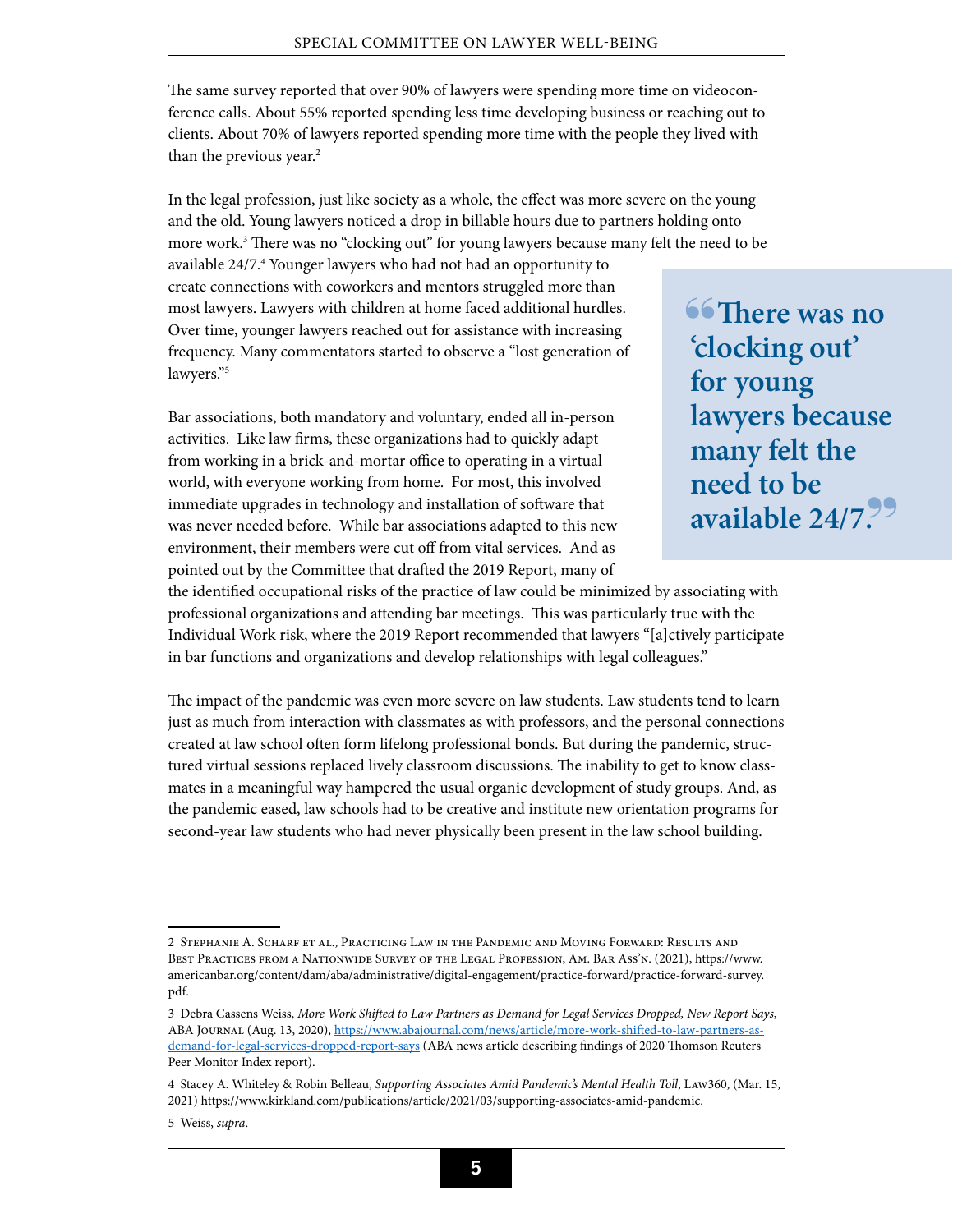Fortunately, from this Committee's perspective, the worst of the exacerbation of this particular occupational risk appears to be temporary as society returns to a normal and robust way of life. Certain pandemic accommodations, however, likely will remain an integral part of the practice of law. As discussed elsewhere in this supplemental Report, working from home and videoconferencing have become embedded in the legal community. Working from home provides flexibility, eliminates unproductive commute time, is better for the environment, and is viewed as an employee benefit. Virtual meetings, when used correctly, can be effective and eliminate the time and expense associated with travel. Used in the court system, virtual appearances can decrease the expenses associated with litigation, making the courts more accessible. Although working from home and employing virtual conferencing provide great work benefits and may promote work efficiency, they can contribute to a sense of loneliness and being isolated.<sup>6</sup>

### **Practice Pointers**

Several tips may help to avoid feeling lonely when working remotely. First, be proactive in reaching out to colleagues.7 Although working from home may require more work in scheduling interactions with others, initiating an impromptu video or audio call to communicate and brainstorm with others will help you feel included and less lonely. These types of unplanned encounters regularly occur when attorneys work within the confines of a physical office, sometimes running into others in the hallway or popping into a colleague's office to bounce ideas off them.

Second, if possible, actually go into the office a day or two each week to help maintain work relationships. Third, go outside for your lunch break. Getting outside for a break can keep your body moving, clear your head, and help maintain perspective. An added bonus may be encountering others while on your walk to provide human connectivity. Fourth, purposefully include opportunities to attend bar association meetings, conferences, and seminars in your schedule. When deciding whether to attend such functions virtually or in person, be cognizant that in-person meetings are important to your social and mental well-being. Finally, be proactive in making plans after work that involve being with family and friends. Knowing that you will have a chance to socialize later will help you feel less lonely throughout your workday.<sup>8</sup> Such plans will also force you to separate your workday from your personal day.

Legal organizations must be mindful of evolving lawyer well-being problems associated with working remotely. Simply stated, people who feel lonely cannot do their best work, and legal teams staffed with lonely attorneys cannot operate at peak levels.<sup>9</sup> Some organizations have discovered a need to return to the office to refresh and perpetuate the culture of the organiza-

<sup>6</sup> Matthew Pears et al., , *The Impact of Sitting Time and Physical Activity on Mental Health During COVID-19 Lockdown*, Sports Sciences for Health, June 10, 2021, [https://link.springer.com/content/pdf/10.1007/s11332-](https://link.springer.com/content/pdf/10.1007/s11332-021-00791-2.pdf) [021-00791-2.pdf](https://link.springer.com/content/pdf/10.1007/s11332-021-00791-2.pdf).

<sup>7</sup> Benjamin Rojas, *Five Tips to Avoid Feeling Lonely When Working Remotely*, FORBES (Aug. 26, 2021), https://www. forbes.com/sites/theyec/2021/08/26/five-tips-to-avoid-feeling-lonely-when-working-remotely/?sh=71fd6fc54f88/.

<sup>8</sup> *Id*.

<sup>9</sup> Constance N. Hadley & Mark Mortensen, *Are Your Team Members Lonely?*, MIT SLOAN MGMT. REV. (Winter 2021),<https://sloanreview.mit.edu/article/are-your-team-members-lonely/>.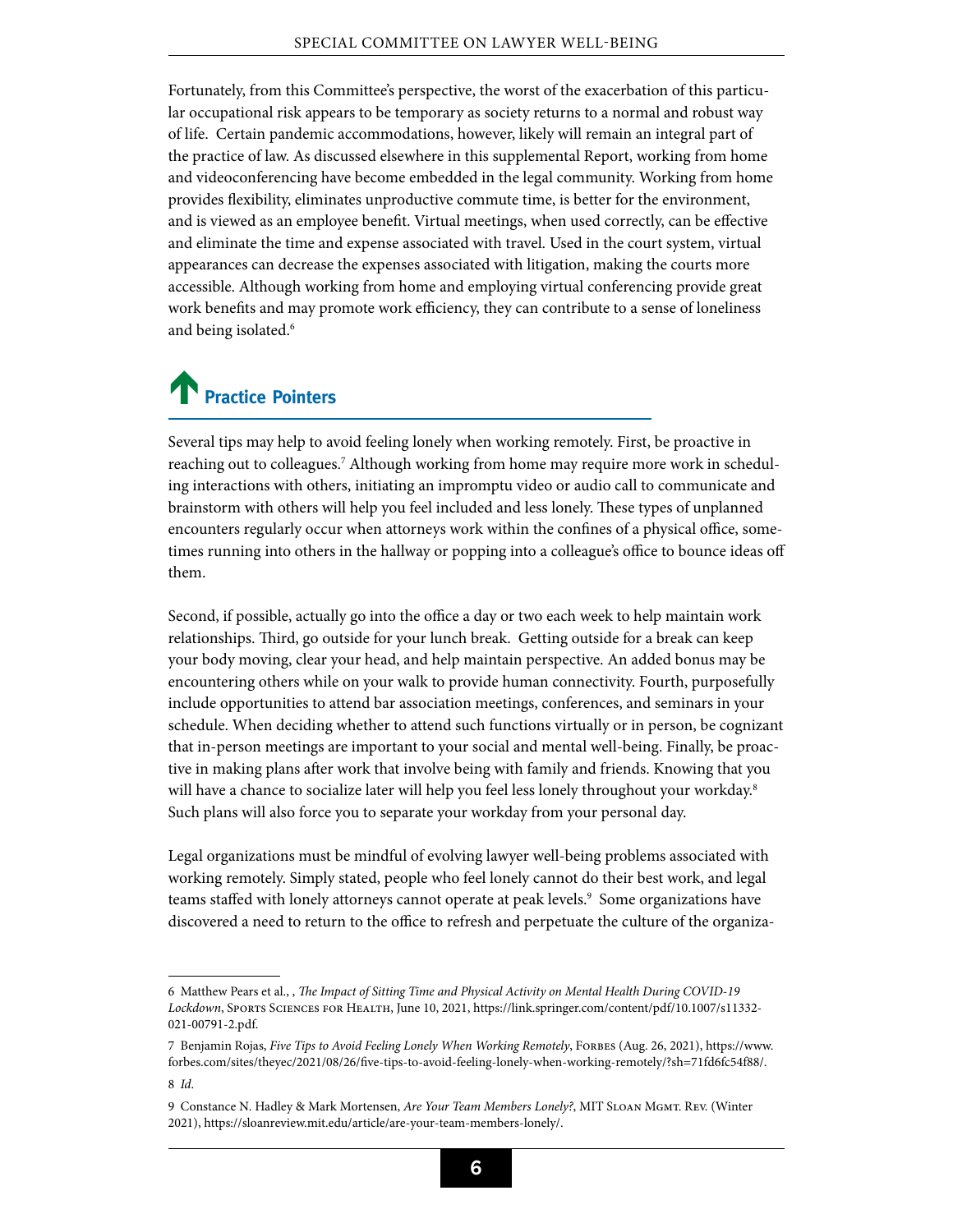tion.10 A 2022 LinkedIn poll conducted by Fortune surveyed 2,800 workers. A top motivation factor for returning to the office was a desire to socialize with colleagues. Organizations that allow for remote work must also be aware of lost informal mentoring activities. To counter these lost mentoring opportunities, the organization may need to build into its organizational structure alternatives to promote mentoring.

Additionally, organizations should enact procedures to reach out to employees who work remotely to monitor employee well-being. This is particularly true for younger lawyers. As observed by the National Task Force on Lawyer Well-Being, to be a good lawyer, one has to be a healthy lawyer. Add to this the new challenges created by remote work and an evolving realization that, while productivity has increased as a result of remote working, innovation has shown signs of decreasing due to reduced serendipitous interactions.<sup>11</sup>

<sup>10</sup> John M. Bredehoft, VBA Practice Management Advisor Live Chat (April 15, 2022).

<sup>11</sup> Jeffrey Sanchez-Burks & Maxim Sytch, *Reimagining the Office for Immensely Human Interactions*, MIT Sloan Mgmt. Rev. (June 07, 2021), [https://sloanreview.mit.edu/article/reimagining-the-office-for-immensely-human](https://sloanreview.mit.edu/article/reimagining-the-office-for-immensely-human-interactions/)[interactions/](https://sloanreview.mit.edu/article/reimagining-the-office-for-immensely-human-interactions/).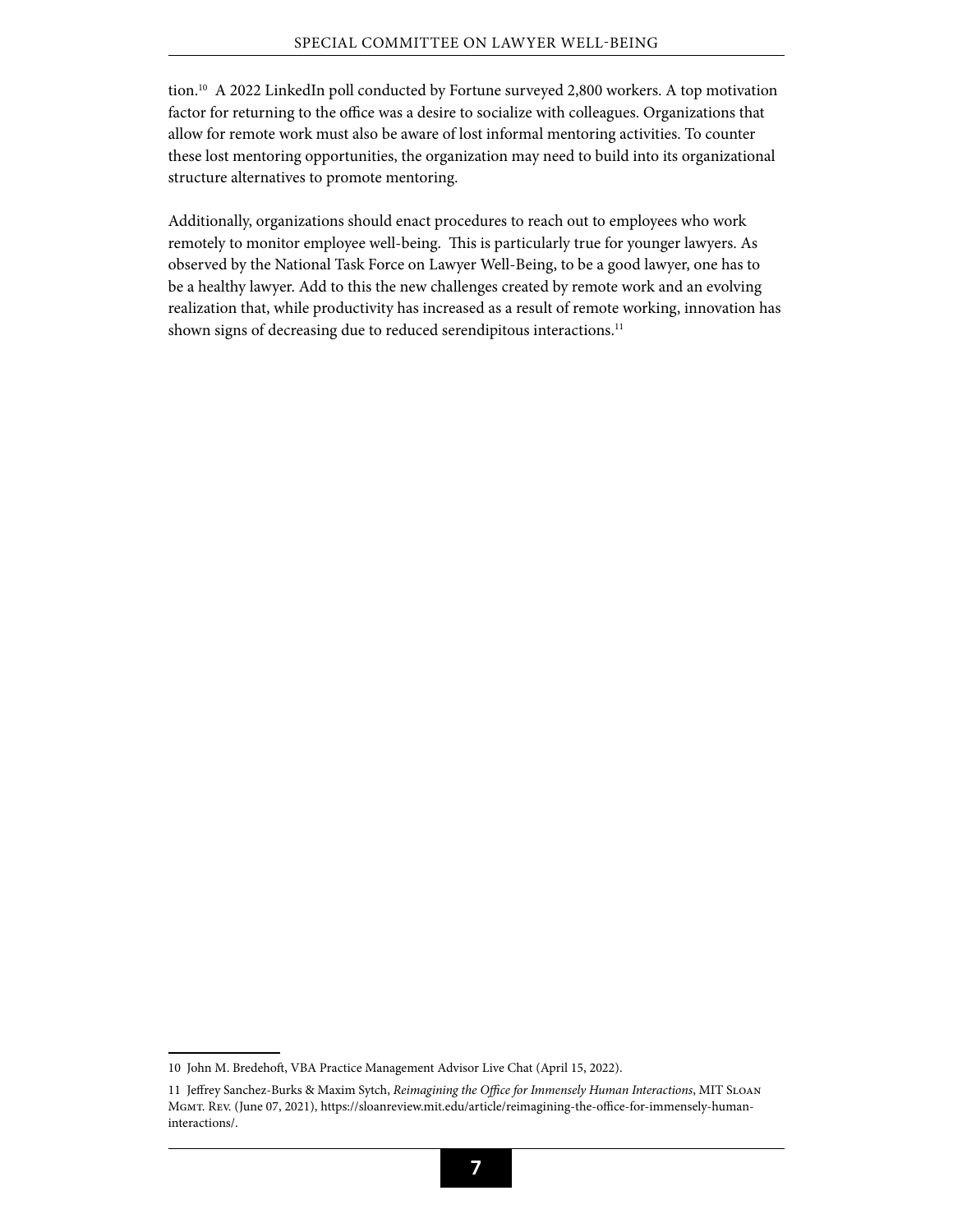### <span id="page-11-0"></span>**Adaptation Risks**

### <span id="page-11-1"></span>**Changing Legal Paradigms**



The "Changing Legal Paradigms" section of the 2019 Report focused on, among other things, the digital revolution and how evolving technologies affected the practice of law. The COVID-19 pandemic made the decades-long digital revolution look like it occurred on a geologic time scale. In a matter of weeks, the pandemic upended nearly every aspect of the legal profession and ushered in an entirely new form of law practice. Mandatory shutdowns and isolation required law firms, which traditionally have relied upon physical offices, to transform into virtual firms consisting of attorneys working from home connected by technology. Prior to the arrival of COVID-19, only a small portion of lawyers worked remotely. With the arrival of the pandemic, virtually every lawyer and legal staff member had to work from home.

With this forced changing legal paradigm came new challenges to lawyer well- being which were not recognized prior to the arrival of the pandemic. The two most prominent challenges can best be categorized as home office syndrome and Zoom fatigue. The Committee determined that these two new challenges warranted inclusion in this report, not as new risks, but being products of the previously identified Changing Legal Paradigms risk.

### **Home Office Syndrome**

The COVID-19 pandemic upended nearly every aspect of the legal profession, but perhaps the most significant change — and the change most likely to remain a permanent part of law practice — has been the rise of working from home. Before any vaccines or other treatments for COVID-19 were available, the most reliable way to mitigate the disease's spread was to social distance. As a result, spring 2020 saw a forced abandonment of the office.

Workspaces with efficient multi-monitor setups, accessible law libraries, and ample copying, printing, and mailing resources were replaced by whatever nook would accommodate a laptop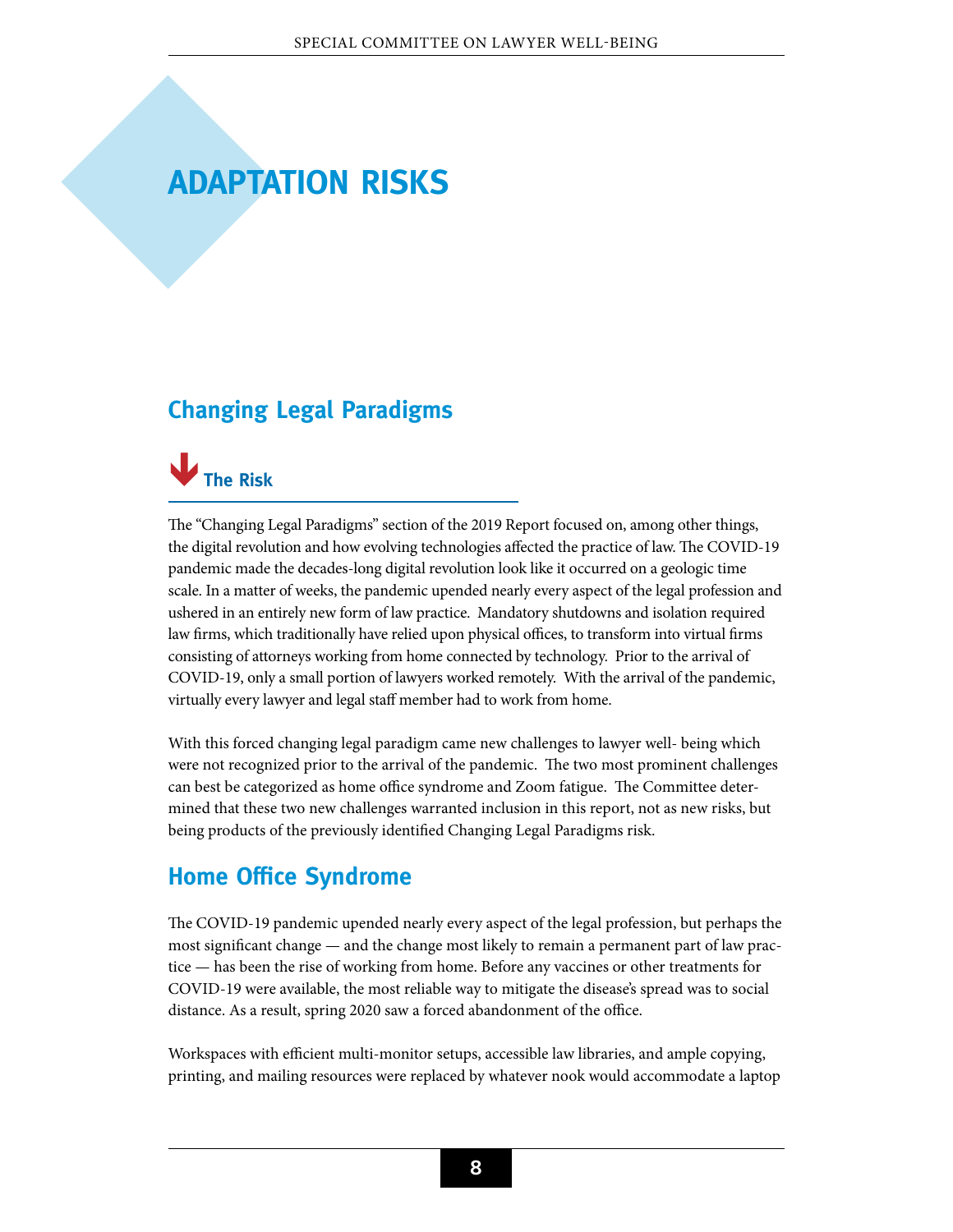at home. As working from home transitioned from a necessary novelty to a routine fact of life, many attorneys upgraded their home office spaces to accommodate the new norm of remote law practice. In order to efficiently and effectively provide legal services compliant with the Rules of Professional Conduct, law firms invested in hardware and software to promote and support home offices. In a matter of weeks, the legal profession was forced to advance tech-



nologically in what would have normally taken years to accomplish. Even though many firms have now returned to the office, many lawyers are resisting that return. Practicing law from home, then, is likely to be a longstanding part of our profession.

Working from home has many upsides — it can be convenient (especially for working parents), offers flexibility, and eliminates the time loss and environmental impact of a commute. But it also has downsides, which are the focus of this discussion.

"Home office syndrome" is the name penned by some psychologists for the feelings of stress, loneliness, exhaustion, and being overwhelmed resulting from a blurring of boundaries between work and home life.<sup>1</sup> Lawyers working from home will often find themselves not fully working, but not fully relaxing either. They strive to accomplish tasks that absolutely must be done and meet their billable-hour requirements, but their time is often interrupted by spouses and children, a dog that needs to be taken outside, a household repair that comes up, or countless other distractions. In addition, a lack of routine can result in lawyers working even longer hours at home because work time melds into personal time.

Worsening the blur between work and home is the fact that many lawyers' at-home workspaces are in locations intimately associated with feelings of being off the clock. The kitchen table is where family meals, not conference calls, are supposed to happen. The living room is for socializing, not for billing. Injecting aspects of law practice into these sacred spaces spaces that traditionally have recharged lawyers so that they can be better grounded and more resilient — cause lawyers to experience cognitive dissonance that exacerbates the already difficult balance of work and life.

Not to be ignored is the fact that going to the office also provides respite from the rigors of home life, especially for parents. For many lawyers during the pandemic, there was no sanctuary from work life or home life because both existed simultaneously in the "home office."

<sup>1</sup> Alex Dimitriu, *Home Office Syndrome*, Psychol. Today, Apr. 13, 2020, https://www.psychologytoday.com/us/ blog/psychiatry-and-sleep/202004/home-office-syndrome.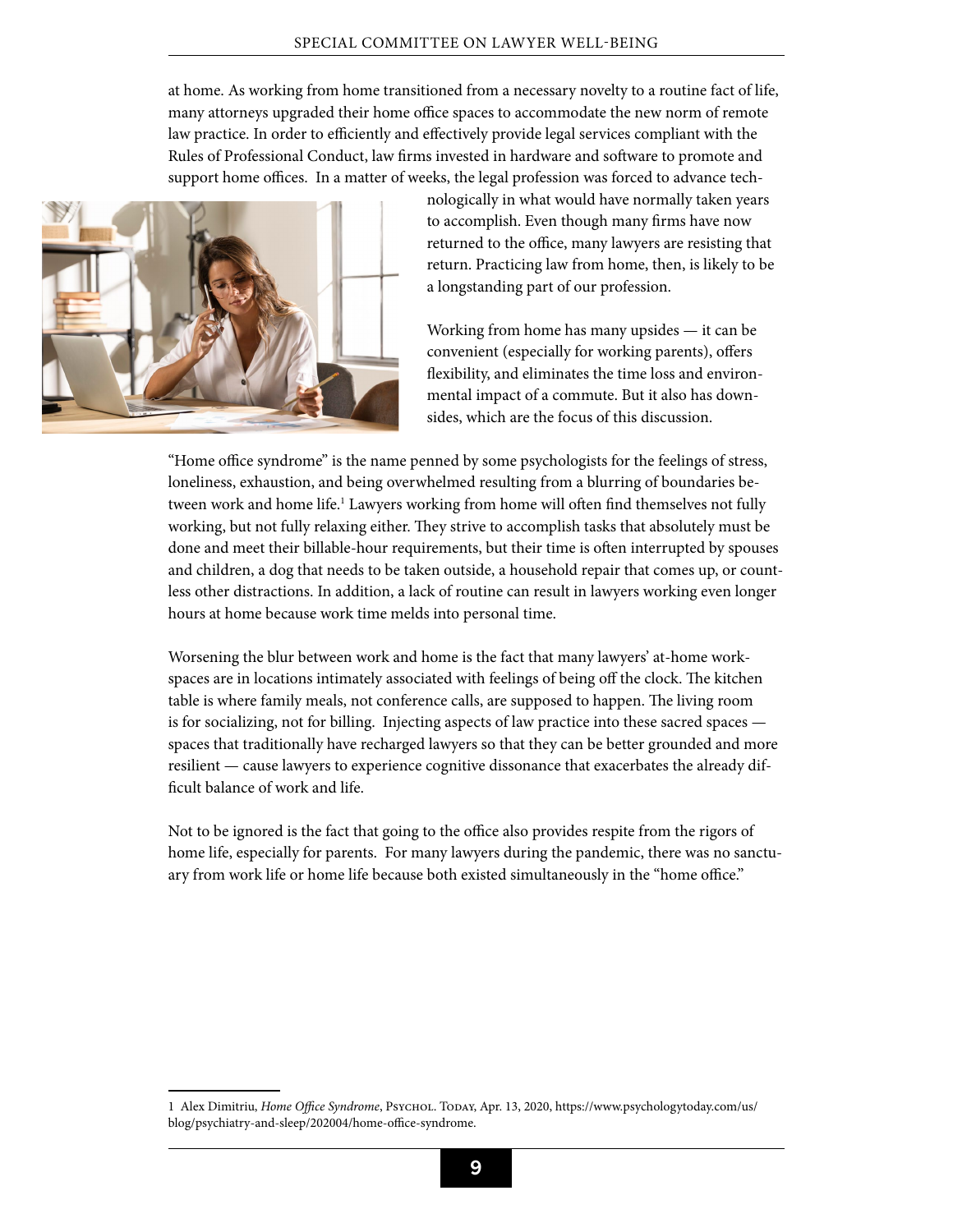### **Practice Pointers**

Lawyers and their employers should recognize that working from home and home office syndrome are now facts of life in the legal profession. Most strategies for coping with home office syndrome involve establishing boundaries between work life and home life.

For individual lawyers, one of the most effective ways to separate work from home is to designate a home office space solely for business, eliminating the "but-I'm-at-home" mental fog.2 Of course, this approach may not be feasible for lawyers who live in smaller spaces or who have to share the only available office space with a spouse or child also working from home or attending school virtually.

Another step is to cultivate psychological boundaries between work and home by adopting routines that replace the rhythms of an in-office workday. For instance, the office commute though often reviled for good reasons—functions as a ritual to transition from being at home to being at work. Establishing a fixed starting and ending time for the workday, as well as standard wake-up and lunch times, and then sticking to that routine, can help create a psychological barrier between work and home in much the same way as the office commute once did. Ending work at a consistent time also ensures you allow time for interacting with family and friends, as well as time for relaxation.

In addition, wearing professional clothing—or at least something a touch more formal than sweatpants and a hoodie—can help put your mind in work mode. Slipping into something more comfortable at your designated end time can equally switch your mind back to being at home, helping you leave work behind. Any routine that helps you transition from home mode to work mode, and vice versa, should be recognized, honored, and employed. Something as simple as taking a walk around the block before work to prepare for your business day and then a walk around the block at the end of your workday to decompress can provide a method to transition from home life to work life and vice-versa.

**66 Organizations can encourage their attorneys to set aside their phones and not feel obligated to check email after working hours.**

Organizations also have a role to play in easing home office syndrome. Recognizing that the best way to combat the mental and emotional downsides of working from home is to create psychological barriers between home and office, employers should intentionally develop a culture that promotes such barriers. Organizations can encourage their attorneys to set aside their phones and not feel obligated to check email after working hours. Of course, lawyers will always have times when they need to be available after hours. Litigators have stressful filing or trial days and transactional attorneys have down-to-the wire closings. But outside of days like those, organizations should ensure their members feel comfortable not being on call. It is all but impossible to establish a meaningful separation between work and home when lawyers are expected by their firms to monitor their phones and emails at all hours at home.

<sup>2</sup> Adam Dachis, *How to Craft the Perfect Home Office*, Lifehacker (Nov. 4, 2013), https://lifehacker.com/how-tocraft-the-perfect-home-office-1455516163.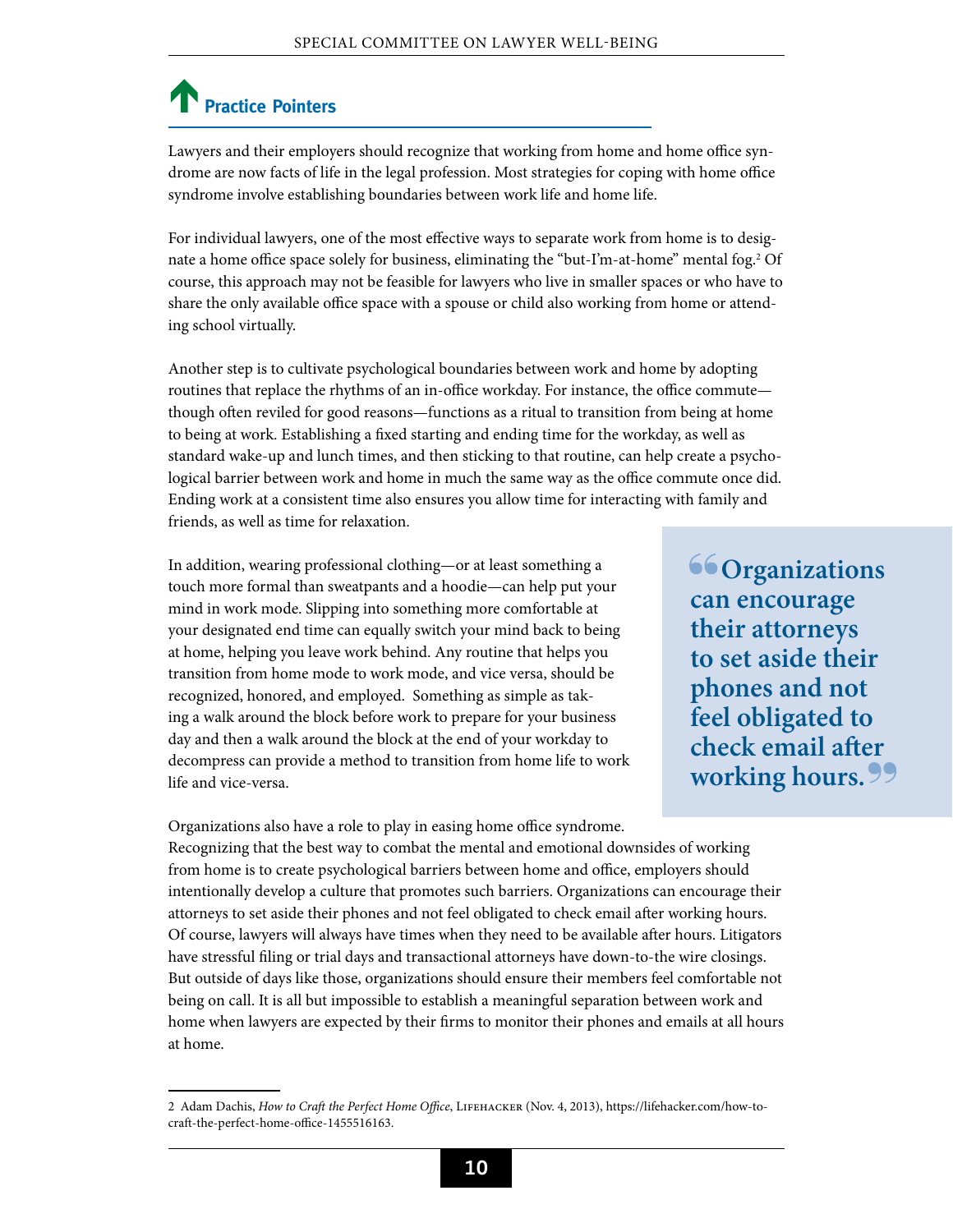Organizations should also strive to make sure attorneys who regularly work from home have the resources they need to be successful. Preparing a home office checklist for necessary and recommended furnishings, equipment, devices, and programs should promote well-being at an institutional level. Providing standing desks, webcams, laptop docks, and extra monitors go a long way to ensuring a home workspace is as productive as the office. Employers have a vested interest in taking this step: a well-equipped attorney working from home will likely be more effective, efficient, and productive than a similar attorney making do with just a laptop and a dining room table.

#### **Zoom Fatigue3**

Prior to the pandemic, business and social relationships were conducted by various means, including in person, over the phone, and via email. Lawyers used computers, tablets, and smartphones a great deal, but meetings still primarily occurred in conferences rooms, hearings were in courtrooms, and social events were anywhere but on the computer.

With the COVID-19 lockdowns, all that changed. Social-distancing requirements and stayat-home orders limited lawyers' personal interactions almost exclusively to computer screens. While email remained an effective means of communication, telephone communication was hampered because people were no longer stationed at the desk where the office phone was situated. The pandemic intensified lawyers' prior reliance on email, online legal research, word processing, and other computer-intensive activities essential to law practice. Virtual platforms rapidly became an accepted alternative to face-to-face interactions, professional and social. Virtual hearings, negotiations, meetings, and even happy hours became an integral part of legal life.

Although widespread vaccination and effective mitigation measures have now reduced the pandemic's effect and have allowed most attorneys to resume many in-person activities, the concept of staying at home and working virtually is likely here to stay as many professionals have appreciated the flexibility and cost efficiency that virtual meetings provide.

However, this convenience  $-$  and during the pandemic a life-line  $-$  has come with a price. Prolonged usage and dependence on virtual meetings, and its accompanying deleterious effects, have become known as "Zoom fatigue"—tiredness, worry, or burnout associated with the overuse of virtual platforms of communication, particularly videoconferencing.4 Zoom fatigue became a familiar term during the pandemic when use of videoconferencing software skyrocketed due to people working from home.

<sup>3 &</sup>quot;Zoom fatigue" refers to fatigue induced by excessive audiovisual conferencing. The term does not apply solely to the audiovisual platform known as Zoom. Instead, just like the word "Band-Aid," which is the name of a specific product, became synonymous for self-adhering bandages, the term "Zoom" became synonymous with audiovisual conferencing. The members of this Committee were all grateful to discover the existence of the Zoom platform during the pandemic, as was most of the legal profession. The term "Zoom" became both a noun and a verb over the course of the pandemic, e.g., "let's Zoom today at 2:00 p.m."

<sup>4</sup> Carolyn Reinach Wolf, *Virtual Platforms Are Helpful Tools but Can Add to Our Stress*, Psychol. Today, May 14, 2020, [https://www.psychologytoday.com/us/blog/the-desk-the-mental-health-lawyer/202005/virtual-platforms-are](https://www.psychologytoday.com/us/blog/the-desk-the-mental-health-lawyer/202005/virtual-platforms-are-helpful-tools-can-add-our-stress)[helpful-tools-can-add-our-stress](https://www.psychologytoday.com/us/blog/the-desk-the-mental-health-lawyer/202005/virtual-platforms-are-helpful-tools-can-add-our-stress).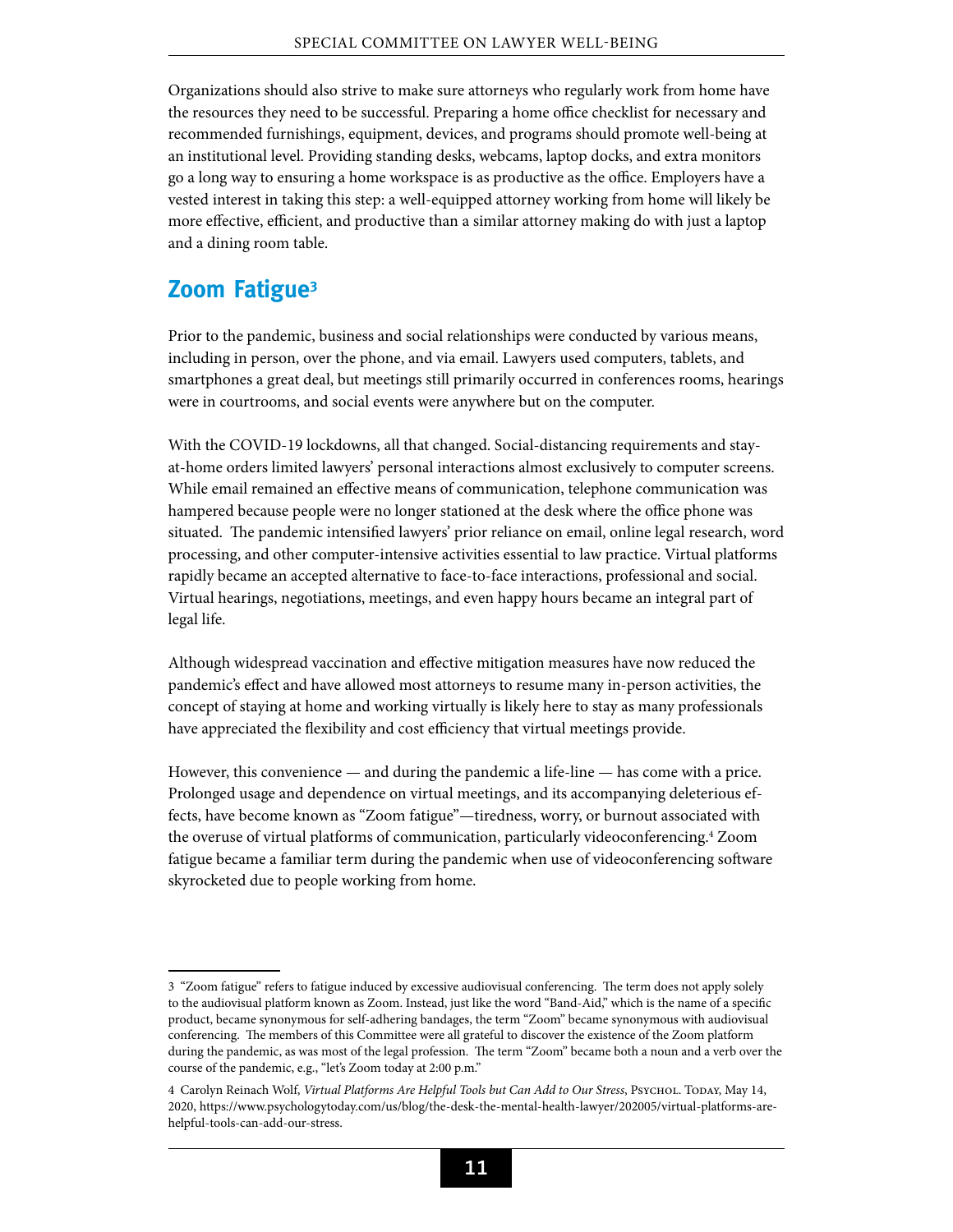While videoconferencing can be effective and is often necessary, it also can be exhausting. Virtual meetings require structure and hierarchy. Individuals have to wait their turn to participate. In an in-person conference, several conversations may take place among sub-groups. In virtual meetings, however, more than one person talking creates a cacophony, rendering the virtual meeting useless.

In remote meetings we must intently listen to each speaker because we do not have the luxury of asking the person next to us about information that might have been missed.<sup>5</sup> Add to this the unusual social dynamic of observing an individual face close up, and also wondering who might be watching you in a similar fashion. If you look away, will you appear to be distracted or not listening?<sup>6</sup> Many of us may be more obsessed with our own appearance when our own video image is staring back at us. Having to engage in a constant gaze makes us uncomfortable and tired. Then there is the temptation to turn off the video camera so we can do other things, which is something we might rarely do in an in-person meeting.

Relatedly, "computer vision syndrome" is a condition in which prolonged working on a computer causes the user headaches, eye strain, eye watering, eye redness, or blurred vision. Other physical effects associated with screen use include decreased attention, sleep disorders, depression, and depletion of mental or physical capacity and inertia.7

Professor Jeremy Bailenson, founding director of the Stanford Virtual Human Interaction Lab, explained the physical mechanism behind why extensive videoconferencing can be harmful to the eyes and increase overall fatigue.<sup>8</sup> Rather than looking around, people engaged in videoconferencing fix their eyes at an individual for an extended period. Depending upon the size of the monitor, faces can appear quite large, which affects not only individual comfort levels with respect to personal space, but also the amount of strain being placed on the eye.

## **Practice Pointers**

A solution suggested by Bailenson to reduce screen fatigue associated with videoconferences is to avoid videoconferencing in full-screen and instead use a smaller window relative to the monitor size. Doing so minimizes face size on screen and its associated physical and psychological discomfort. Bailenson also suggested laptop users to connect an external keyboard to further increase personal space rather than hunching near an integrated webcam.

Other simple steps can help minimize Zoom fatigue. First, avoid multitasking while in a virtual meeting. When you multitask, you simply cannot remember things as well as when you are more singularly focused on your peers. Avoid emailing or texting others, particularly when

<sup>5</sup> Liz Fosslien & Mollie West Duffy, *How to Combat Zoom Fatigue*, Harvard Business Review (Apr. 29, 2020), [https://hbr.org/2020/04/how-to-combat-zoom-fatigue.](https://hbr.org/2020/04/how-to-combat-zoom-fatigue)

<sup>6</sup> *Id*.

<sup>7</sup> Jon Johnson, *Negative Effects of Technology: What to Know*, Medical News Today, Feb. 25, 2020, https://www. medicalnewstoday.com/articles/negative-effects-of-technology.

<sup>8</sup> Jeremy N. Bailenson, *Nonverbal Overload: A Theoretical Argument for the Causes of Zoom Fatigue*, Technology, Mind, and Behavior, [https://assets.pubpub.org/3xtduwvl/21614092702823.pdf.](https://assets.pubpub.org/3xtduwvl/21614092702823.pdf)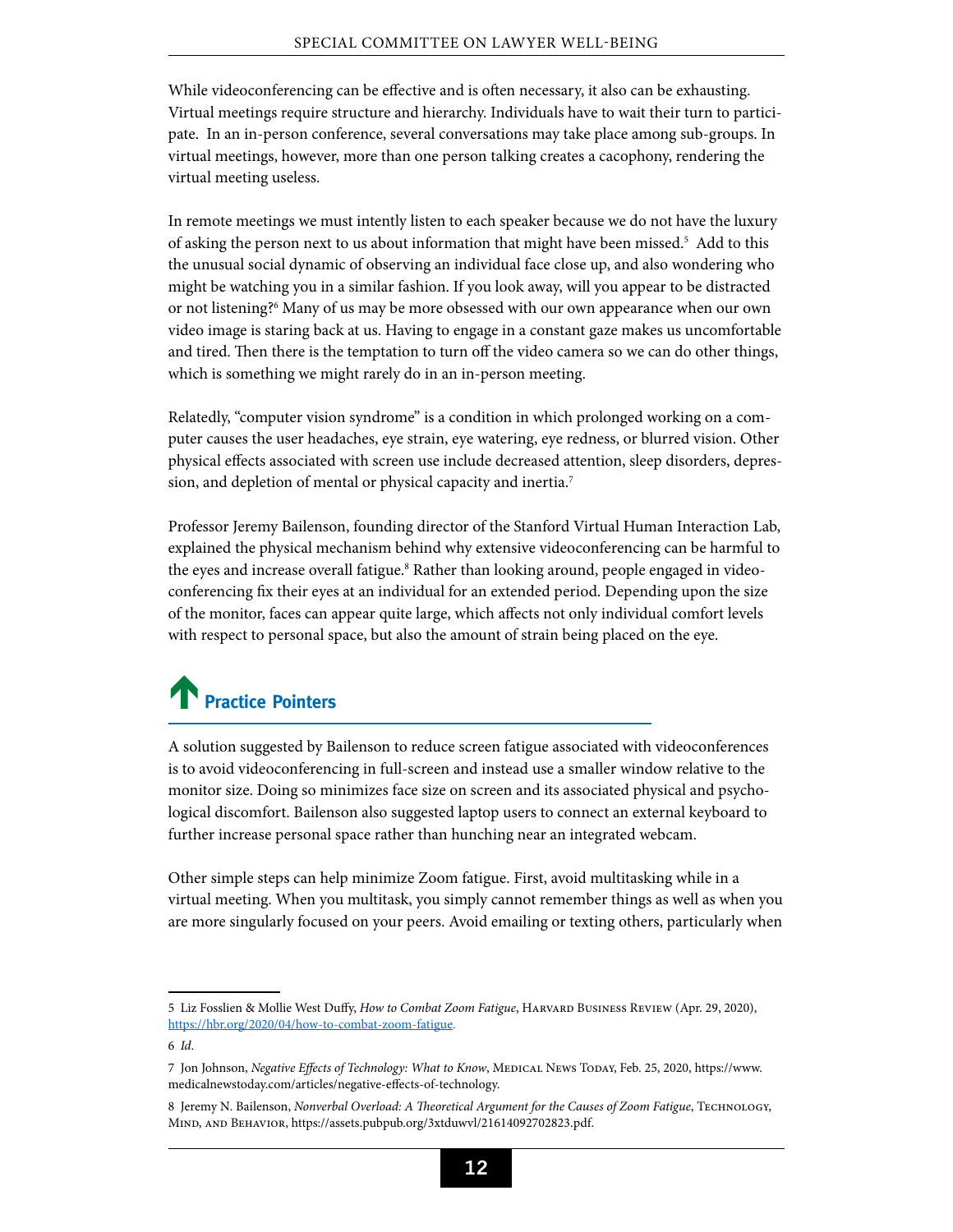unrelated to the virtual meeting.<sup>9</sup> Second, build in breaks for longer calls.<sup>10</sup> And schedule 10 to 15 minute breaks between separate virtual meetings. Third, reduce your onscreen stimuli. Research shows that if you are on a video, you are more likely to spend time gazing at your own face. This is easily avoided by hiding yourself from view. Also, consider using the speaker only view, so you are not watching others not actively speaking.<sup>11</sup>

Fourth, make sure that a facilitator is appointed to run the meeting. The facilitator should open the meeting by stating the order in which people should participate, so everyone gets to speak. This will eliminate anxiety for participants trying to figure out when they should or should not chime into the conversation. Fifth, incorporate phone calls and emails into your communications. In this world of high tech, many folks will welcome the opportunity to take a break from a videoconference and simply talk by phone. Sixth, along the same lines, for communications out-



side of your office, avoid defaulting to video, especially if you do not know the other participants well. A video call is fairly intimate for many and can even feel invasive. From a different perspective, limiting video conferencing initiated by others is also appropriate. For example, if a client or opposing attorney Facetimes without warning, it is acceptable to decline and suggest an old-fashioned phone call instead.12

Consider using the 20-20-20 rule to limit screen fatigue. This rule suggests that for every 20 minutes spent looking at a screen, one should take a 20 second break and focus on an object at least 20 feet away, which relaxes the eye muscles for 20 seconds and gives the brain muchneeded respite. Some people find it helpful to set an alarm for every 20 minutes when using a computer as a reminder to get up and change focus. The rationale behind the rule is that it takes 20 seconds for the eyes to fully relax. Every 20 minutes for 20 seconds, walk around the room, rest the eyes by closing them, or focusing on another object.

Others have found improvement in screen fatigue by implementing the following techniques:

- 1. Blinking often,
- 2. Using artificial tears or eye drops,
- 3. Increasing the text on the computer to prevent squinting,
- 4. Getting regular eye checkups to ensure that prescriptions are up to date,
- 5. Using an anti-glare screen filter, and
- 6. Sitting at least 25 inches from the screen (at arm's length)

<sup>9</sup> Fosslien & Duffy, *supra*.

<sup>10</sup> *Id*.

<sup>11</sup> *Tip Sheet: Avoiding Zoom and Screen Fatigue*, Georgetown University: Instructional Continuity (2022), <https://instructionalcontinuity.georgetown.edu/pedagogies-and-strategies/avoiding-zoom-and-screen-fatigue/>.

<sup>12</sup> Fosslien & Duffy, *supra.*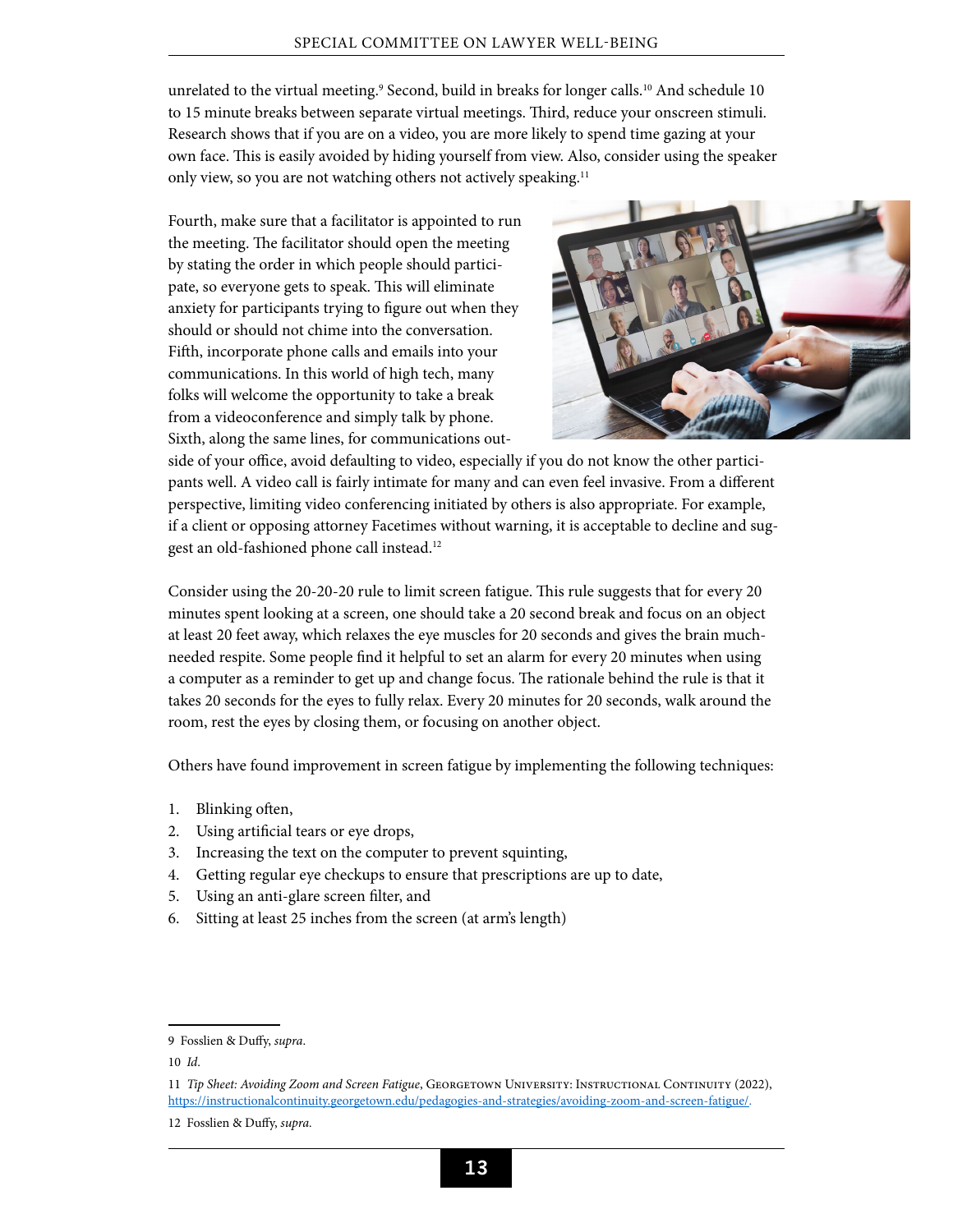Ultimately, the main issue appears to be the extent that lawyers rely on screens. This reliance is unlikely to change even as attorneys return to the office and resume face-to-face meetings again.

Organizations can help ease their lawyers' screen fatigue by encouraging in-person meetings when safe, including meetings outdoors. In addition, implementing interface changes and providing users with software that reduce the screen fatigue may be beneficial. These apps include Night Shift, Awareness, and F.lux that reduce contrast and make screens less harsh. Finally, individuals may consider purchasing—and organizations may want to provide—computer glasses designed to reduce eye strain caused by blue light,<sup>13</sup> which can reduce eye irritation from light sensitivity.

#### <span id="page-17-0"></span>**Lack of Diversity in the Legal Profession**



The 2019 Report recognized the lack of diversity in the legal profession as a well-established risk. It noted that diversity and wellness had a "symbiotic" relationship such that a lack of diversity in the legal profession was a cause of isolation, stress, anxiety, depression, and a feeling of lack of self-empowerment or professional achievement — in short, a wellness impairment.

Since the Report's publication, the COVID-19 pandemic profoundly affected all aspects of life — including diversity in the legal field. The results have been mixed and indicate that, for all the efforts to advance the cause of diversity and in turn wellness, more needs to be done.<sup>14</sup>

COVID-19 roiled all aspects of society in the summer 2020. The killing of George Floyd and other events led to a national examination of racial injustice, including whether and to what extent structural injustice existed and perpetuated a barrier to racial progress. Diversity within the legal profession was necessarily a part of this examination. The Supreme Court of Virginia, as well as other courts across Virginia, issued statements, and in some cases plans of action, addressing the inherent imperative of equal justice, access to justice, and due process under the law.15 Bar associations, law schools and other law-related entities undertook similar examinations.

The pandemic created an upheaval in the traditional practice of law, including the necessity of shutting down many brick and mortar law offices and requiring working from home. Law firm viability, priorities, and projects all had to be reexamined. Bar associations, law schools, and other law-related entities were similarly affected. The upheaval's effects were felt in, among other areas, diversity and corresponding wellness in the legal profession. As law firm

<sup>13</sup> Mark Smirniotis & Leigh Krietch Boerner, *What Are Computer Glasses (and Do They Work)?*, N.Y. Times, Apr. 27, 2017,<https://www.nytimes.com/wirecutter/blog/what-are-computer-glasses-and-do-they-work/>.

<sup>14</sup> *Id.*; *see generally* Jamillah Bowman Williams, *COVID-19 Widens Disparities for Workers of Color*, 35 ABA J. Labor & Emp. L. 1 (2020), [https://www.americanbar.org/content/dam/aba/publications/aba\\_journal\\_of\\_labor\\_](https://www.americanbar.org/content/dam/aba/publications/aba_journal_of_labor_employment_law/v35/number-1/covid-19-widens.pdf) [employment\\_law/v35/number-1/covid-19-widens.pdf](https://www.americanbar.org/content/dam/aba/publications/aba_journal_of_labor_employment_law/v35/number-1/covid-19-widens.pdf).

<sup>15</sup> See *Statement to Members of the Judiciary and the Bar of Virginia*, Supreme Court of Virginia, June 16, 2020, [https://www.vacourts.gov/news/items/2020\\_0616\\_scv\\_%20statement.pdf.](https://www.vacourts.gov/news/items/2020_0616_scv_%20statement.pdf)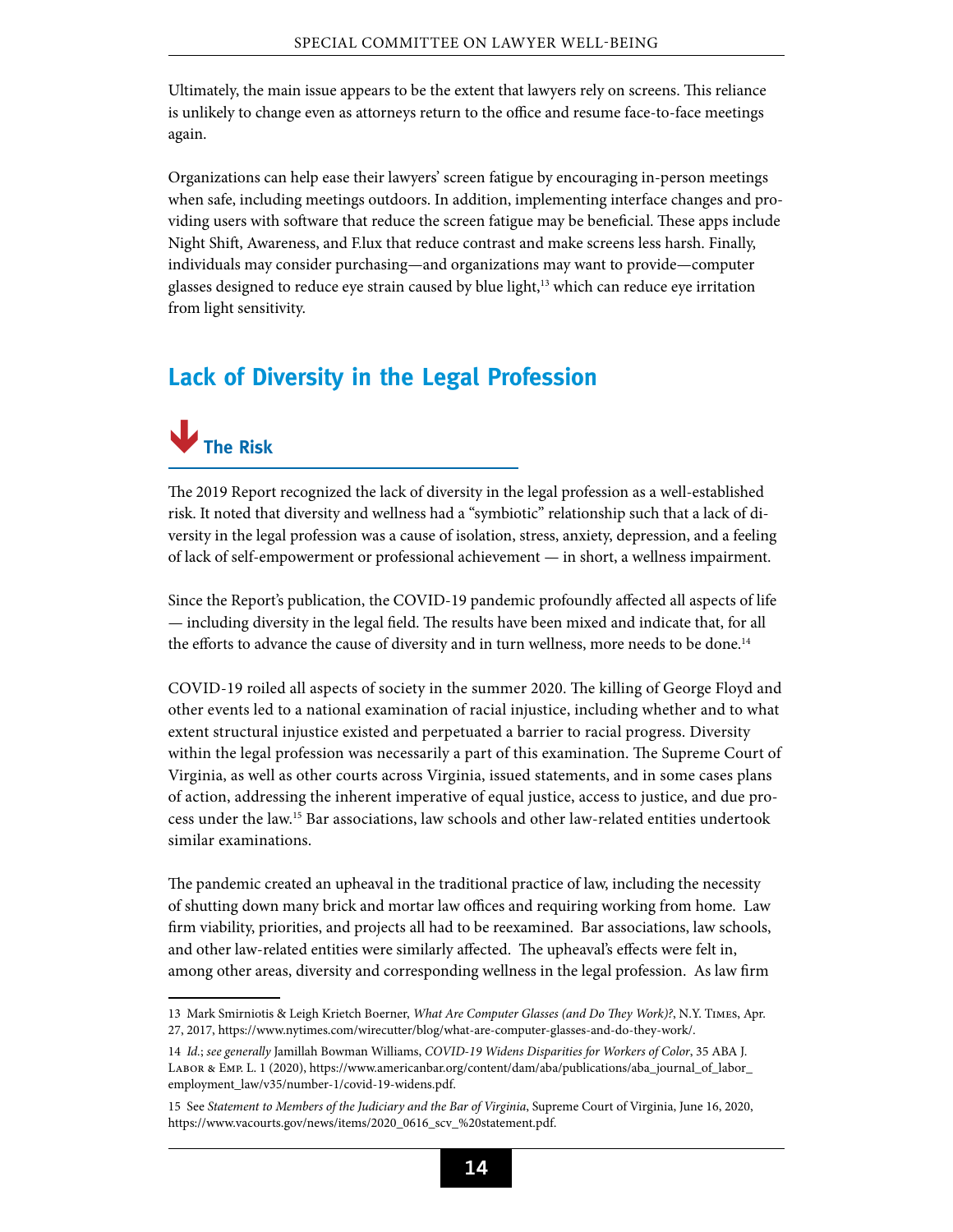hiring and promotions were necessarily (although thankfully temporarily) reduced, efforts to promote diversity fell behind.

Along with the advent of remote law practice and attendant virtual communication, a concept referred to as "distance bias" began to emerge, recognizing a disproportionate impact on legal professionals of color and other diverse backgrounds.16 Many positive aspects of diversity that thrived in normal settings became challenging when working remotely replaced in-person law practice. Diverse professionals who had attained the proverbial seat at the conference table, or hoped to someday gain a seat, instead found themselves sitting at home. Not only were their voices less able to be heard, but they also lost the benefits of daily in-person professional interactions.

The pandemic and the necessity of working from home also disproportionately impacted women attorneys, and in particular those who are parents, as the line between professional career and home life often disappeared. These attorneys found themselves simultaneously performing as lawyer, parent, and teacher while sitting at the kitchen table with their children. Many women attorneys faced unique challenges and struggled with burnout as multi-tasking without a clearer separation of work and home became significantly more challenging.17

**As the pandemic's effects may forever change how legal organizations operate, they should reevaluate how to promote diversity in their work.**

### **Practice Pointers**

As Margaret Ogden, Wellness Coordinator in the Supreme Court of Virginia's Office of the Executive Secretary and a member of this Committee observed in The Weekly Wellnote email on January 24, 2022: "One of the best ways to build inclusivity is to listen to the voices of our colleagues who come from under-represented backgrounds." A group consisting of those with similar backgrounds is less likely to be able to consider a broader spectrum of views and, in turn, offer innovative solutions to the issues before them. Diversity of individuals engenders diversity of ideas and ideals. It makes inclusion possible, and inclusion makes a law firm better able to serve its clients. Diversity offers a wider scope of knowledge and a fuller

understanding of the realities of life that are presented in the challenges of each client's wants and needs.

As the pandemic's effects may forever change how legal organizations operate, they should reevaluate how to promote diversity in their work. For example, virtual communications should be evaluated in the context of ensuring appropriate diverse participation, not only as attendees

<sup>16</sup> Nelson D. Schwartz, *Working From Home Poses Hurdles for Employees of Color*, N.Y. Times, Sept. 6, 2020, [https://](https://www.nytimes.com/2020/09/06/business/economy/working-from-home-diversity.html) [www.nytimes.com/2020/09/06/business/economy/working-from-home-diversity.html.](https://www.nytimes.com/2020/09/06/business/economy/working-from-home-diversity.html)

<sup>17</sup> Liane Jackson, *How Pandemic Practice Left Lawyer-Moms Facing Burnout*, ABA Women in the Law, ABA J., Aug. 1, 2021, [https://www.abajournal.com/magazine/article/how-pandemic-practice-left-lawyer-moms-on-the-verge;](https://www.abajournal.com/magazine/article/how-pandemic-practice-left-lawyer-moms-on-the-verge) *see also* Liane Jackson, *Female Lawyers Face Unique Challenges During the COVID-19 Pandemic*, ABA J., Oct. 1, 2020, [https://www.abajournal.com/magazine/article/female-lawyers-face-pandemic-challenges;](https://www.abajournal.com/magazine/article/female-lawyers-face-pandemic-challenges) Gabriele C. Pelura, *COVID-19 and Its Effect on Gender Diversity in the Law*, ABA J., Feb. 9, 2021, [https://www.americanbar.org/groups/](https://www.americanbar.org/groups/litigation/committees/woman-advocate/practice/2021/covid19-and-its-effect-on-gender-diversity-in-the-law/) [litigation/committees/woman-advocate/practice/2021/covid19-and-its-effect-on-gender-diversity-in-the-law/](https://www.americanbar.org/groups/litigation/committees/woman-advocate/practice/2021/covid19-and-its-effect-on-gender-diversity-in-the-law/).